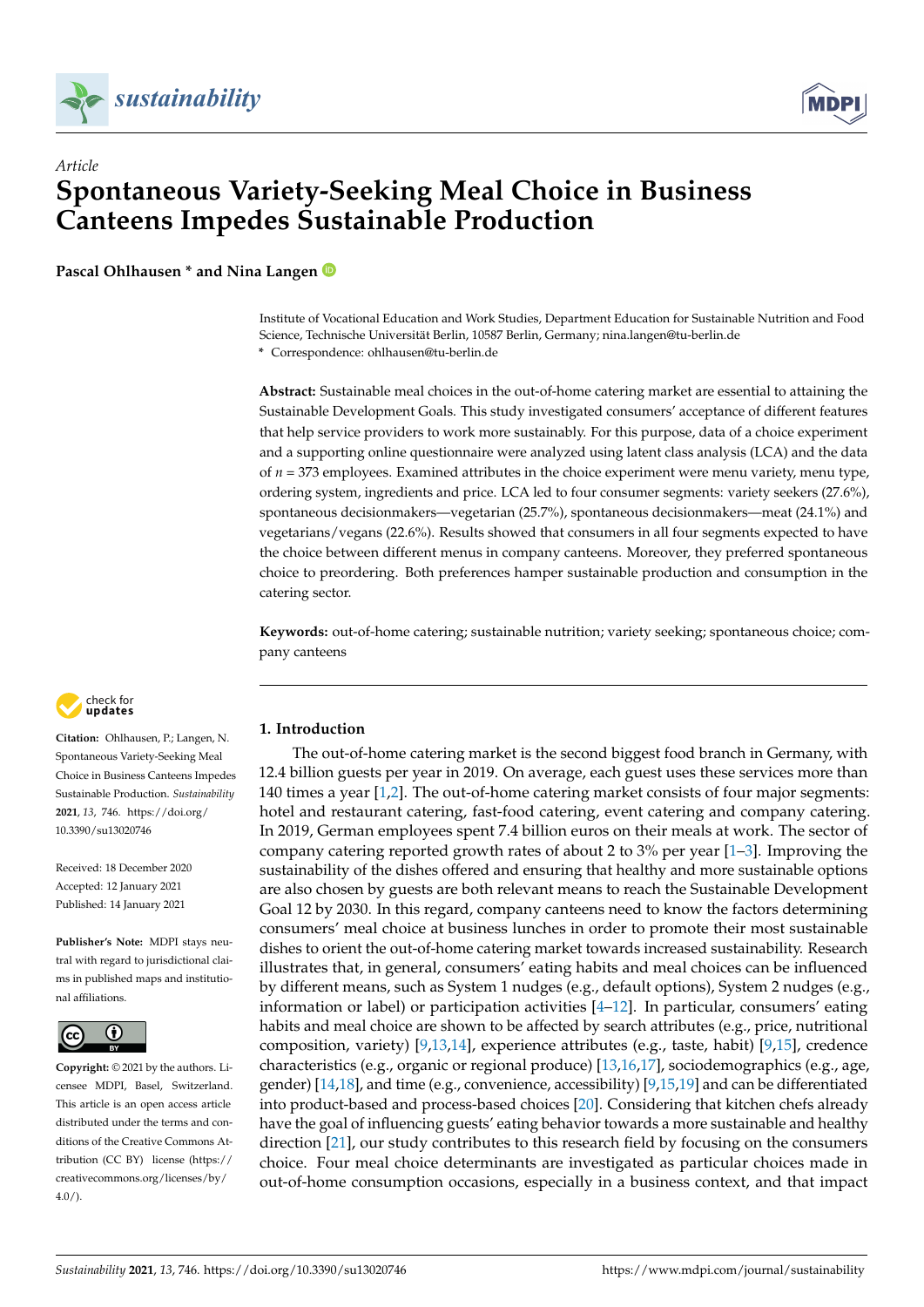overall sustainability. These are: (1) menu variety, (2) ordering system, (3) menu type and (4) ingredients.

Determinant (1) refers to the variety of dishes offered every day in business canteens and restaurants. This can be considered a sustainability issue since the amount of food waste resulting from preparation and overproduction is often positively correlated with the range of dishes offered at one time [\[22](#page-13-5)[–24\]](#page-13-6), which also leads to avoidable costs from the supply side. It is also up to the consumer to decide whether a narrow selection of dishes is sufficient or whether a wider selection should be available. This desire for variety is also known as variety-seeking behavior [\[25](#page-13-7)[–28\]](#page-13-8). Consumers tend to deviate from previously used products or choices, even if they are satisfied with them, due to the curiosity of the new experience [\[29](#page-13-9)[–31\]](#page-13-10). Variety seeking behavior is often seen in settings where the risk of making a bad choice is low, such as within the out-of-home catering sector.

Determinant (2) refers to the use of an ordering system. This also contributes to the predictability of demand. Preorders instead of spontaneous choice help kitchen staff to better plan product purchases and food preparation and thus reduce the amount of food produced that goes unconsumed [\[23](#page-13-11)[,32](#page-13-12)[,33\]](#page-13-13). Moreover, previous literature indicates that consumers tend to select healthier dishes while preordering instead of choosing spontaneously in the canteen [\[34](#page-13-14)[–36\]](#page-13-15).

Determinant (3) refers to the menu type and (4) to the ingredients used. Organic or regional produce and vegan and vegetarian options, in contrast to conventional and meat production, are factors that reduce  $CO<sub>2</sub>$  emissions and the amount of pesticides used in agricultural production [\[16](#page-12-9)[,17](#page-13-0)[,37](#page-13-16)[–39\]](#page-13-17). These can also be considered relevant for social and ethical reasons [\[40,](#page-13-18)[41\]](#page-13-19).

Furthermore, it is important to know whether only experienced and regular canteen users, or potential guests as well, are favoring these determinants that are responsible for the current unsustainable situation in the out-of-home catering sector [\[16](#page-12-9)[,42–](#page-13-20)[44\]](#page-13-21). If potential guests do not accept the offer on the grounds that it is unsustainable, marketing strategies to attract more customers, as well as a change to the product offer, could also be helpful to improve sustainability in the out-of-home catering sector. Therefore, differences between both groups could be used to apply adaptations on the producer side (e.g., cooking processes, ingredients, recipes, management of natural and monetary resources) or on the consumer side (e.g., information- or behavior-based strategies) [\[10](#page-12-10)[,45](#page-13-22)[,46\]](#page-13-23). Based on the current situation in out-of-home catering, which is mainly driven by regular canteen users, a segmentation process for the different underlying meal choice preferences via latent class analysis could supply more detailed recommendations to business canteen providers to improve sustainability. Therefore, this study proceeds as follows: after the presentation of the study design, the empirical context and methods are applied. The survey results are then presented and discussed, focusing on both consumer and producer behavior that impacts the sustainability performance of business catering, and conclusions are drawn.

#### **2. Materials and Methods**

An online choice experiment in combination with an online questionnaire allowed us to assess the relevance of five meal attributes and their determining factors inside business canteens. The choice experiment was generated with a complete factorial design (full profile design) as there was a sufficiently high number of potential respondents. Results were evaluated with a choice-based conjoint analysis, as well as logistic regression (logit), willingness to pay (WTP) and latent class analyses using Sawtooth Software, and Stata software was employed to conduct logistic regression analyses on latent class membership [\[47](#page-14-0)[–49\]](#page-14-1). In the choice experiment, a total of eight random tasks per respondent were administered to the participants. Each choice set contained four choice alternatives and an additional opt-out option (see Appendix  $A$ , Figure [A1\)](#page-9-1). Each alternative consisted of five attributes and three attribute levels each. The attributes tested included menu variety, i.e., the number of different dishes offered each day (one dish offered, two dishes offered, two dishes offered plus salad buffet); the menu type, i.e., whether the offered dishes were vegan,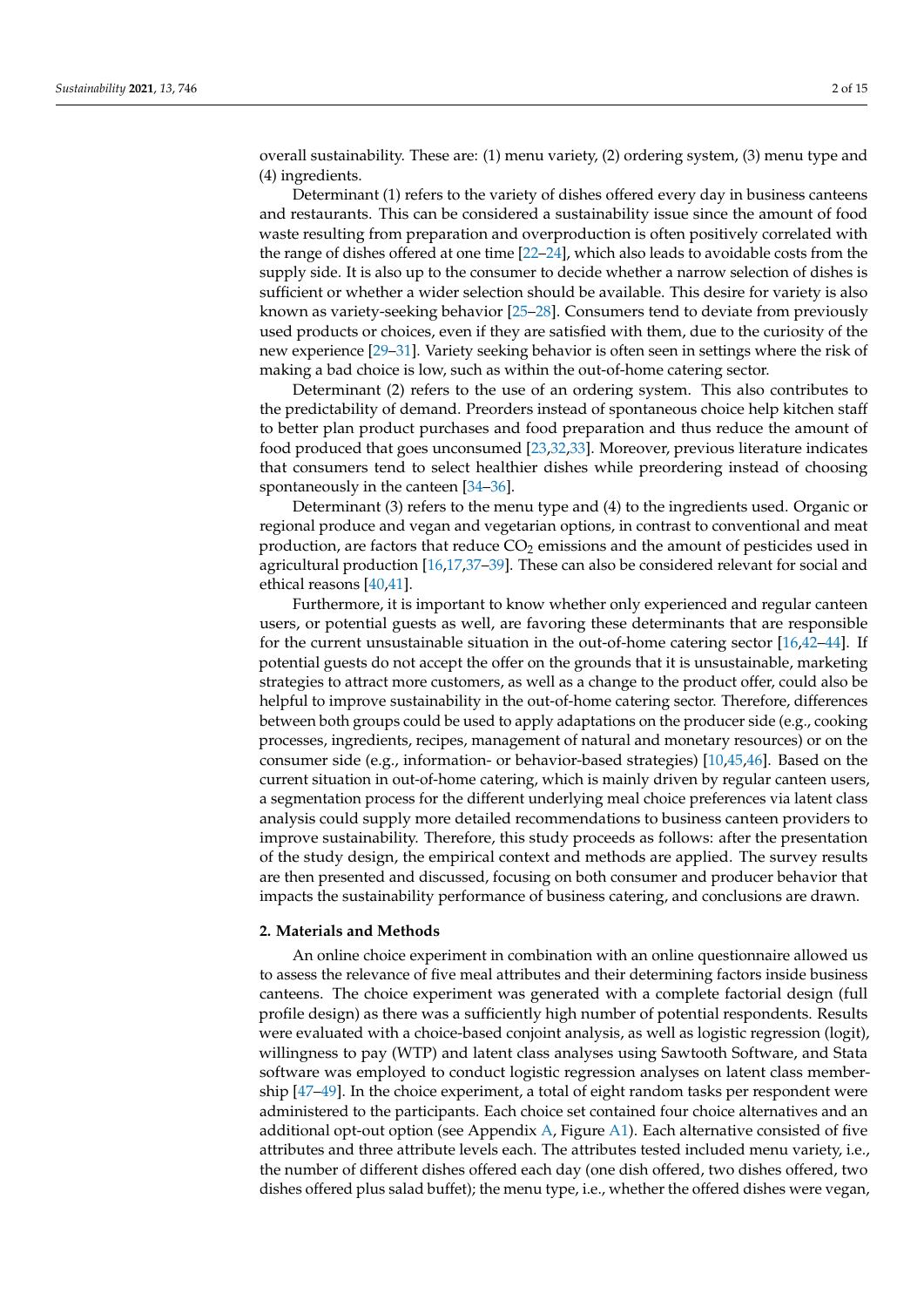vegetarian or not (one vegetarian dish daily, one vegan dish daily, one meat dish daily); the preferred ordering system (preorder until the end of the previous week, preorder by 9 a.m. on the day of eating, spontaneous choice possible) and desired ingredients (organic, local, seasonal). Price (4.50, 5.50, 6.50€) was included for analyzing WTP (linear model) and because of its particular relevance in consumption decisions. The questionnaire covered the areas of general food choice preferences (based on an adaptation of the Food Choice Questionnaire [\[50,](#page-14-2)[51\]](#page-14-3)), including product- as well as process-based questionnaire items (for an overview, see Appendix [A,](#page-9-0) Table [A1\)](#page-10-0).

### **3. Results**

### *3.1. Sample Characteristics*

In total, 373 respondents working in the Ministry for Environment, Agriculture, Conservation and Consumer Protection of the State of North Rhine-Westphalia and the State Agency for Nature, Environment and Consumer Protection of the State of North Rhine-Westphalia participated in autumn 2017. Of these, 201 were regular canteen users and 172 were identified as potential guests as they only visited the business canteen a maximum of once a week. With regard to the sample characteristics (see Appendix [A,](#page-9-0) Table [A2\)](#page-11-0), slightly more female participants took part in the survey than male (female canteen users A: 53.2%; female potential guests B: 57.0%). The largest share of the survey was accounted for by the age group of 45 years or older (A: 52.2%; B: 50.0%). Regarding household size, single-person households (A: 24.9%; B: 18.0%) and two-person households (A: 33.3%; B: 41.3%) dominated the sample. The household income was fairly evenly distributed between canteen users and potential guests, except for the lowest income category, with a peak between  $3600-5000\epsilon$  in the group of canteen users (A: 32.3%).

### *3.2. Latent Class Approach for Analyzing the Regular Canteen Users*

Due to the high opt-out rates of the potential guests (see Appendix [A,](#page-9-0) Table [3\)](#page-11-1), the latent class analysis was only conducted with the 201 employees who used their canteens several times a week. The canteen users had lower opt-out rates that were explainable by a better ability to imagine the choice tasks displayed in the choice experiment.

Regarding the latent class segmentation, Table [1](#page-2-0) illustrates that the four-group solution has the best goodness of fit values and is therefore used in the following calculations. The consistent Akaike information criterion (CAIC) in particular, where smaller values are preferred over larger ones, decreases down to the four-group solution and then starts increasing to the five-group solution again. The consistent Akaike information criterion is the most used criterion for determining group segmentation [\[48](#page-14-4)[,52](#page-14-5)[,53\]](#page-14-6). The Bayesian information criterion (BIC), where smaller values are preferred [\[54\]](#page-14-7), decreases until the fourgroup solution and then decreases only slightly from the four to the five-group solution.

<span id="page-2-0"></span>**Table 1.** Goodness of fit criteria of the latent class analysis.

| Number of<br><b>Latent Classes</b> | Log Likelihood | AIC.    | <b>CAIC</b> | <b>BIC</b> | Chi-Square |
|------------------------------------|----------------|---------|-------------|------------|------------|
| າ                                  | $-1767.81$     | 3577.63 | 3711.67     | 3690.67    | 1640.32    |
| 3                                  | $-1702.94$     | 3469.88 | 3674.13     | 3642.13    | 1770.07    |
| 4                                  | $-1650.18$     | 3386.35 | 3660.81     | 3617.81    | 1875.60    |
| 5                                  | $-1608.12$     | 3324.25 | 3668.92     | 3614.92    | 1959.70    |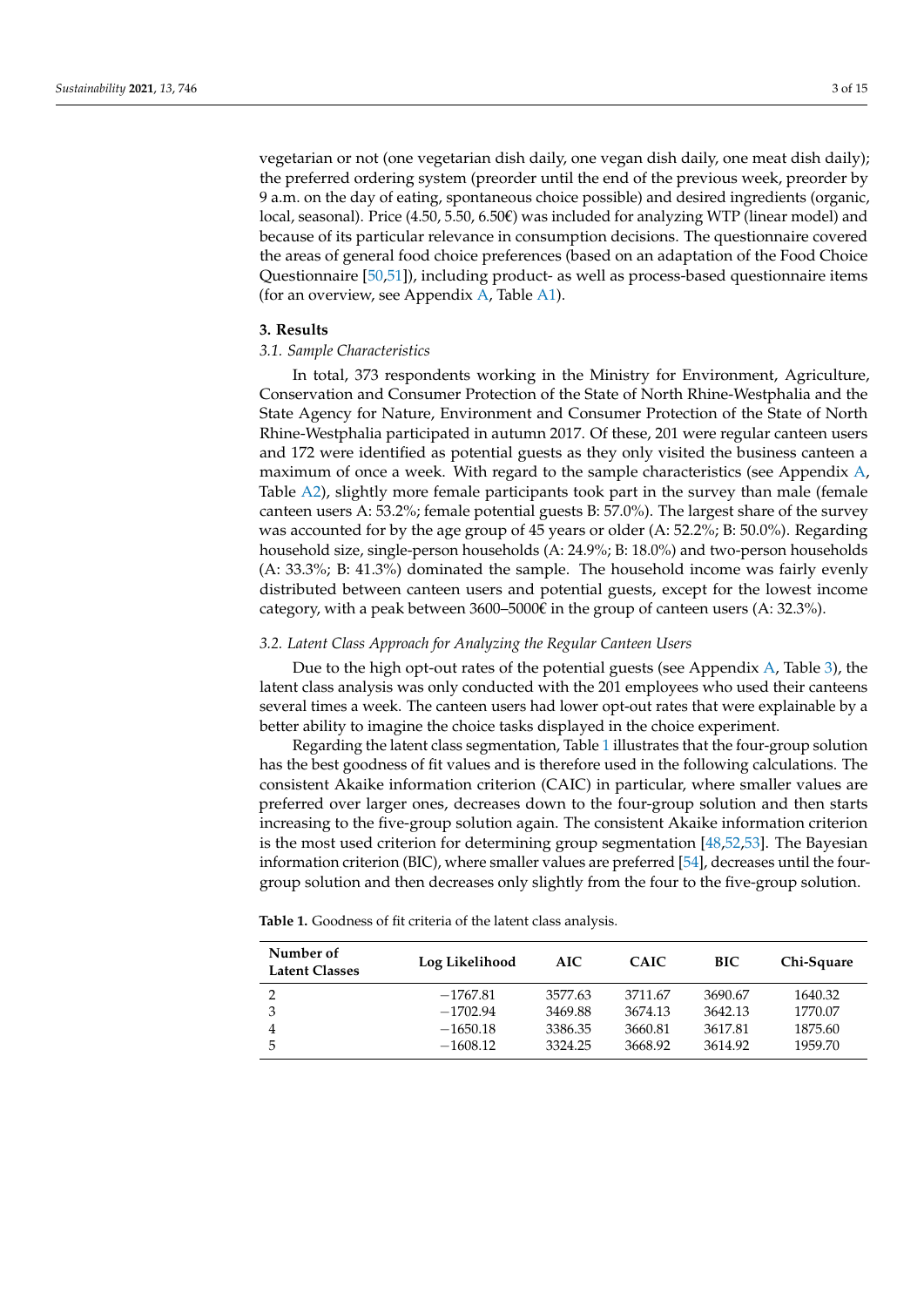The first 27.6% of all canteen users (see Table [2\)](#page-3-0) preferred to have a large variety of dishes offered each day in their business canteen and showed the highest relevance for this attribute level compared to the other groups. Group 1 could therefore be called "variety seekers". The second most important issue for this group was to have the possibility of choosing spontaneously but preordering on the day of eating would be an acceptable option as well. While meat dishes were favored, vegetarian dishes were also acceptable, but vegan dishes were perceived as unattractive. Group 1 revealed the highest interest in organic ingredients compared to the other groups.

<span id="page-3-0"></span>

|                          |                                                              | Class 1                       | Class 2                                       | Class 3                                 | Class 4                      |
|--------------------------|--------------------------------------------------------------|-------------------------------|-----------------------------------------------|-----------------------------------------|------------------------------|
|                          |                                                              | <b>Variety Seekers</b>        | Spontaneous<br>Decisionmakers<br>(Vegetarian) | Spontaneous<br>Decisionmakers<br>(Meat) | Vegetarians/Vegans           |
| <b>Class Size</b>        |                                                              | 27.6%                         | 25.7%                                         | 24.1%                                   | 22.6%                        |
| Attribute                | <b>Attribute Levels</b>                                      |                               |                                               |                                         |                              |
| Menu Variety             | One dish offered<br>Two dishes offered<br>Two dishes offered | $-91.92$ ***<br>$12.01*$      | $-67.20$ ***<br>6.20                          | $-51.73$ ***<br>10.87                   | $-37.89$ ***<br>9.95         |
|                          | plus salad buffet                                            | 79.91 ***                     | $60.99***$                                    | 40.85 ***                               | 27.94 ***                    |
| Menu Type                | One vegetarian<br>dish daily                                 | $16.80**$                     | 38.11 ***                                     | $-3.21$                                 | 65.16 ***                    |
|                          | One vegan dish<br>daily                                      | $-52.58$ ***                  | $-23.84$ ***                                  | $-46.94$ ***                            | 38.78 ***                    |
|                          | One meat dish<br>daily                                       | 35.79 ***                     | $-14.27*$                                     | $50.16***$                              | $-103.94$ ***                |
| Ordering system          | Preorder (previous<br>week)                                  | $-65.85***$                   | $-121.18$ ***                                 | $-88.62$ ***                            | $-55.58$ ***                 |
|                          | Spontaneous<br>choice                                        | $52.57***$                    | 156.70 ***                                    | 107.85 ***                              | $60.38***$                   |
|                          | Preorder (by 9<br>a.m.)                                      | 13.28 *                       | $-35.51**$                                    | $-19.23$                                | $-4.79$                      |
|                          | Organic                                                      | 27.89 ***                     | 15.37**                                       | $-9.96$                                 | 15.68 *                      |
| Ingredients              | Local                                                        | $-9.34$                       | $-1.33$                                       | 8.18                                    | 11.60                        |
|                          | Seasonal                                                     | $-18.56**$                    | $-14.04*$                                     | 1.78                                    | $-27.27$ ***                 |
| Price<br>None            |                                                              | $-37.46$ ***<br>$-129.36$ *** | $-1.28$<br>83.62***                           | $-47.86$ ***<br>149.05***               | $-53.08$ ***<br>$-99.37$ *** |
| Attribute Importance (%) |                                                              |                               |                                               |                                         |                              |
| Menu Variety             |                                                              | 34.37                         | 25.64                                         | 18.52                                   | 13.17                        |
| Menu type                |                                                              | 17.67                         | 12.39                                         | 19.42                                   | 33.82                        |
| Ordering system          |                                                              | 23.68                         | 55.58                                         | 39.29                                   | 23.19                        |
| Ingredients              |                                                              | 9.29                          | 5.88                                          | 3.63                                    | 8.59                         |
| Price                    |                                                              | 14.99                         | 0.51                                          | 19.14                                   | 21.23                        |

**Table 2.** Partworth utilities of the different canteen user segments (latent class analysis).

Note: Attribute levels and attribute importances determining labelling of the classes are marked in bold. \*\*\*  $p < 0.001$ , \*\*  $p < 0.01$ , \*  $p < 0.05$ .

The second group of the latent class analysis consisted of 25.7% of all canteen users. Respondents categorized into this group were considered "spontaneous decisionmakers (vegetarian)" due to the highest partworth utilities for "spontaneous choice" and the highest average importances for the attribute "ordering system". As expected, they strongly rejected the two preordering options. Regarding the other attributes, they preferred a high variety of meals offered, as well as vegetarian and organic dishes. Spending more money was not necessarily a problem for this group; their partworth utilities were close to zero, and their lowest average importance was for price.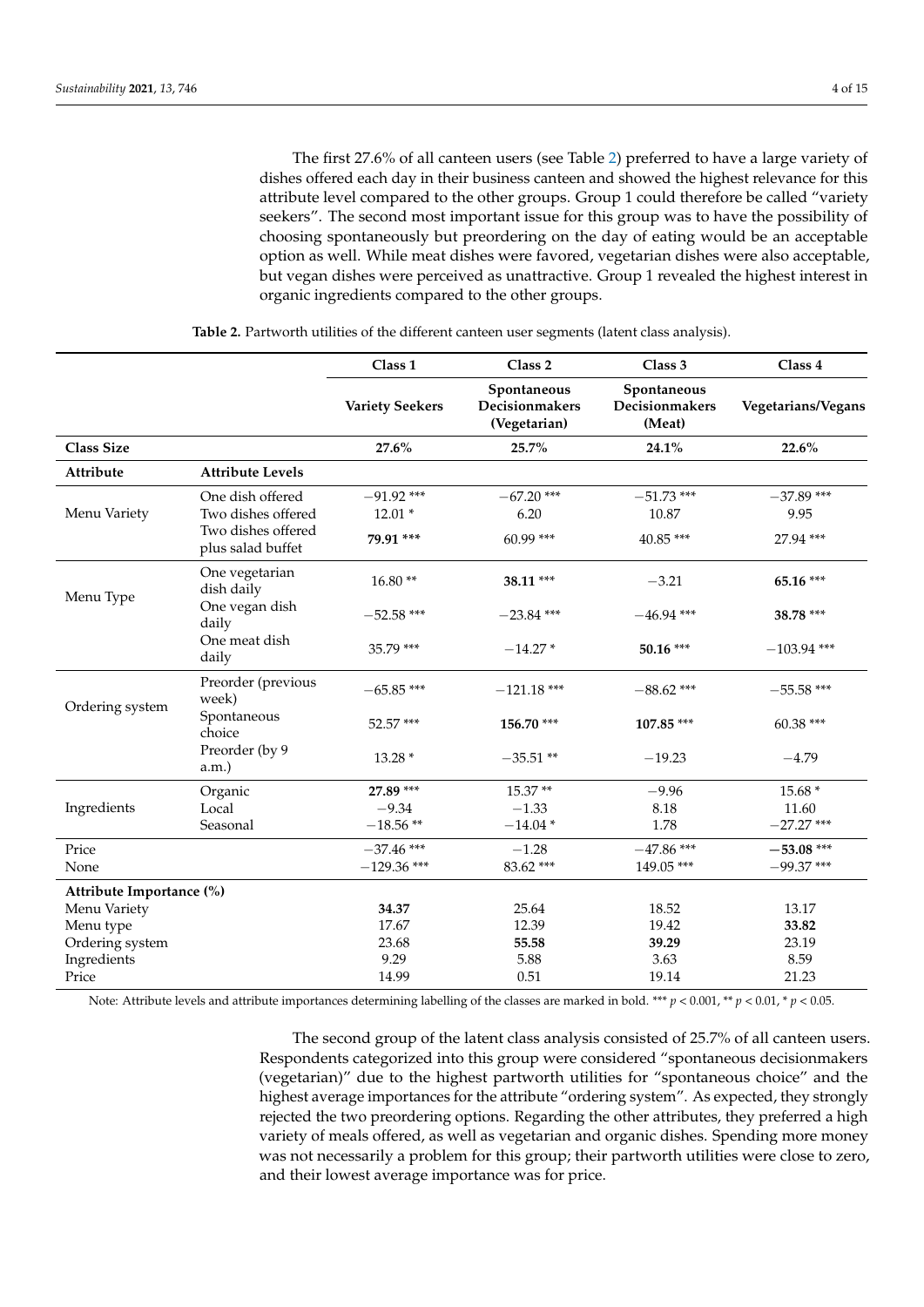Group 3 were considered "spontaneous decisionmakers (meat)", with 24.1% of all canteen users. As the second most important attribute, they clearly preferred "one meat dish daily" and did not choose vegan or vegetarian dishes. The only attribute that was more important to this group was an ordering system with spontaneous choice. Regarding other choice attributes, they liked to have a larger variety of meals offered as well as affordable prices, and wanted to have local instead of organic ingredients. Overall, they had the most difficulty selecting between our choice options and used the opt-out option several times more than the other groups.

The group "vegetarian/vegan" consumers made up 22.6% of the canteen users. Their most important attribute was the menu type, with the vegetarian option clearly on top, followed by vegan dishes. "One meat dish daily" was strongly rejected by this group. An ordering system with a spontaneous choice attribute level was the second most important, followed by cheap and affordable prices. This group had the lowest partworth utilities and highest average importances for price and thus wanted to spend less than the other three groups. Variety in offered dishes was preferred, as well as organic ingredients.

A logistic regression on latent class membership was conducted to compare the results of the different latent class segments of our choice experiment with their stated intentions in the questionnaire (see Table [3\)](#page-5-0). With a factor analysis (eigenvalues  $> 1$ ) and a varimax rotation (Kaiser–Meyer–Olkin (KMO) criterion: 0.802), six relevant factors were condensed and checked for reliability using Cronbach's alpha indicator, where values should not drop below 0.6 [\[55\]](#page-14-8). The values for Cronbach's alpha varied between the six factors, ranging from 0.721 to 0.883 (for an overview of the included items see, Appendix [A,](#page-9-0) Table [A1\)](#page-10-0). These factors, as well as sociodemographic information, were included in a logistic regression on latent class membership. Therefore, four separate logistic regressions were executed, each of these with one of the four latent classes as a dependent variable.

The difference between the two latent classes 2 and 3, which strongly prefer to spontaneously choose their meals, can be explained by the factor of social and environmental compatibility (included items: origin of ingredients, social and environmental standards, naturalness). Here, the "spontaneous decisionmakers (vegetarian)" clearly prefer to choose their dishes according to social and environmental compatibility (β = 0.580 \*\*, standard error (SE) = 0.220) and therefore tend to make their meal choices based on process-oriented factors. "Spontaneous decisionmakers (meat)" are less likely to be in the age category of ≤44 (β = −1.413 \*, SE = 0.640) and do not care much about social and environmental compatibility ( $β = -0.643$  \*\*\*, SE = 0.193) but tend to choose product-oriented factors. Hence, they prefer to eat appealing dishes (included items: consistency, smell, appearance) at business lunch (β =  $0.547$ <sup>\*</sup>, SE = 0.215). On the contrary, canteen users categorized into the vegetarian and vegan latent class are more likely to be  $\leq$ 44 years-old ( $\beta$  = 1.559<sup>\*</sup>, SE = 0.773) and do not care much about product-oriented factors, e.g., appealing impressions ( $\beta = -0.568$  \*, SE = 0.232). However, in accordance with their selections in the choice experiment, they do consider the process-oriented factors of social and environmental compatibility (β =  $0.422$  \*, SE = 0.215).

Overall, there were only a few significant differences between the sociodemographic factors. Group membership was not determined by gender, household size or household income in our study. Compared to previous heterogeneous nutrition studies, this was not a surprising result [\[56](#page-14-9)[–59\]](#page-14-10). Age was the only sociodemographic factor that was able to distinguish between two of our latent classes.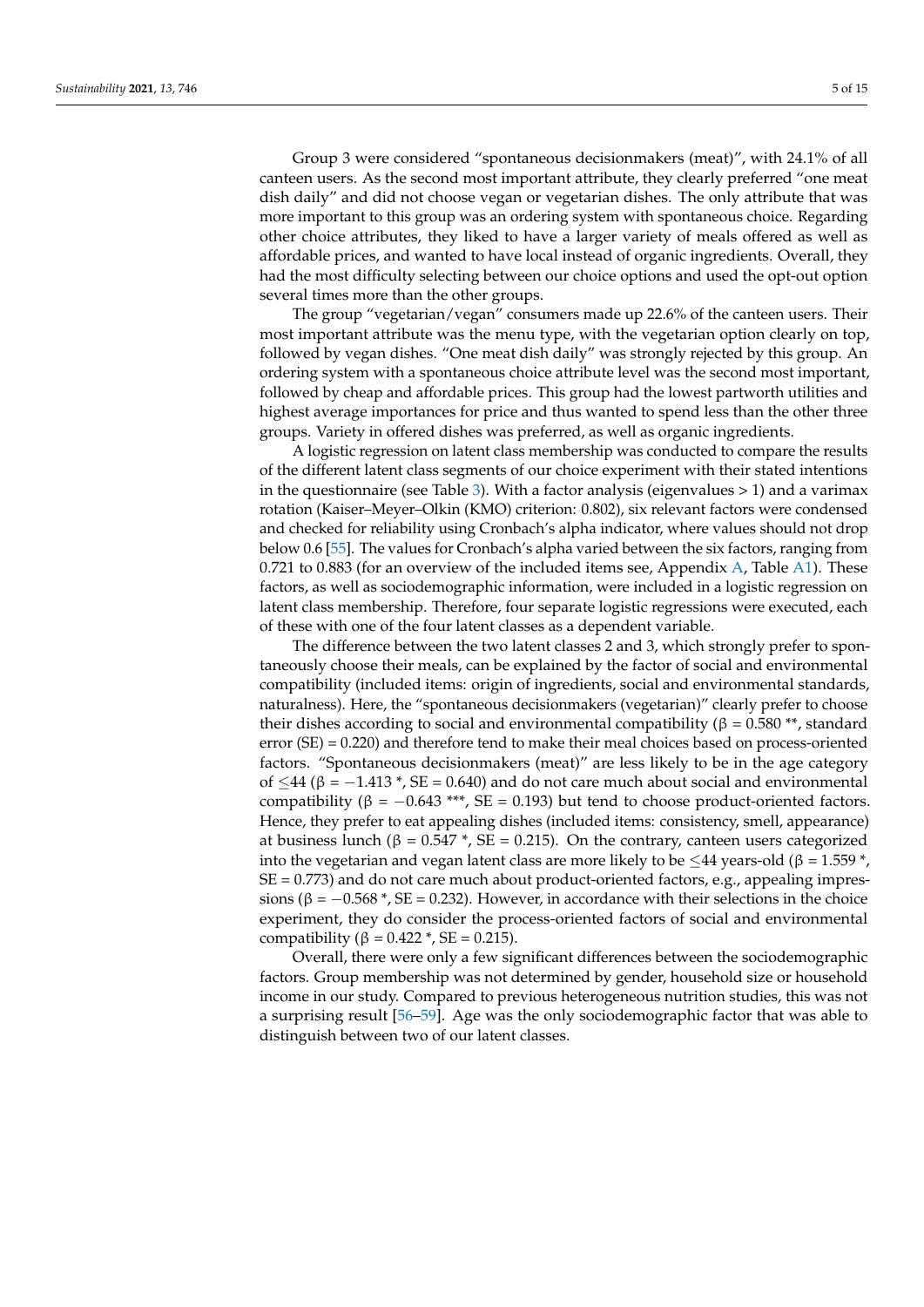<span id="page-5-0"></span>

|                                                                                                                         | <b>Variety Seekers</b>                                      |                  | Spontaneous<br>Decisionmakers<br>(Vegetarian)                  |                  | Spontaneous<br>Decisionmakers<br>(Meat)                  |                  | Vegetarians/Vegans                                             |                  |
|-------------------------------------------------------------------------------------------------------------------------|-------------------------------------------------------------|------------------|----------------------------------------------------------------|------------------|----------------------------------------------------------|------------------|----------------------------------------------------------------|------------------|
|                                                                                                                         | $\beta$ (Std.<br>Error)                                     | $\boldsymbol{p}$ | $\beta$ (Std.<br>Error)                                        | $\boldsymbol{p}$ | $\beta$ (Std.<br>Error)                                  | $\boldsymbol{p}$ | $\beta$ (Std.<br>Error)                                        | $\boldsymbol{p}$ |
| FAC1<br>Social and environmental<br>compatibility                                                                       | $-0.134$<br>(0.173)                                         |                  | 0.580<br>(0.220)                                               | $***$            | $-0.643$<br>(0.193)                                      | $***$            | 0.422<br>(0.215)                                               | $\ast$           |
| FAC <sub>2</sub><br>Health<br>FAC3<br>Influence on mood                                                                 | 0.094<br>(0.180)<br>$-0.148$<br>(0.182)                     |                  | $-0.271$<br>(0.196)<br>0.193<br>(0.192)                        |                  | 0.085<br>(0.191)<br>$-0.250$<br>(0.198)                  |                  | 0.127<br>(0.210)<br>0.229<br>(0.203)                           |                  |
| FAC4<br>Familiarness with the meal<br>FAC <sub>5</sub><br>Appealing impression<br>FAC <sub>6</sub><br>Financial aspects | 0.139<br>(0.190)<br>0.061<br>(0.191)<br>$-0.339$<br>(0.203) |                  | 0.128<br>(0.199)<br>$-0.158$<br>(0.207)<br>$-0.100$<br>(0.219) |                  | 0.057<br>(0.200)<br>0.547<br>(0.215)<br>0.222<br>(0.218) | *                | $-0.352$<br>(0.211)<br>$-0.568$<br>(0.232)<br>0.297<br>(0.226) | $\ast$           |
| Gender<br>(female)                                                                                                      | $-0.196$<br>(0.350)                                         |                  | 0.473<br>(0.371)                                               |                  | $-0.394$<br>(0.373)                                      |                  | 0.050<br>(0.389)                                               |                  |
| Age $\leq 44$                                                                                                           | 0.720<br>(0.619)                                            |                  | $-0.925$<br>(0.642)                                            |                  | $-1.413$<br>(0.640)                                      | ×                | 1.559<br>(0.773)                                               | $\ast$           |
| Age $\geq$ 45                                                                                                           | $-0.037$<br>(0.605)                                         |                  | 0.267<br>(0.593)                                               |                  | $-0.708$<br>(0.585)                                      |                  | 0.706<br>(0.774)                                               |                  |
| Household Size $\leq$ 2                                                                                                 | $-0.517$<br>(0.664)<br>0.196                                |                  | 1.409<br>(1.127)<br>1.681                                      |                  | 0.042<br>(0.701)<br>$-0.413$                             |                  | $-0.614$<br>(0.712)<br>$-1.434$                                |                  |
| Household Size $\geq$ 3                                                                                                 | (0.671)<br>1.015                                            |                  | (1.134)<br>1.172                                               |                  | (0.729)<br>$-0.416$                                      |                  | (0.778)<br>$-0.811$                                            |                  |
| Household Income $\leq 3600 \epsilon$<br>Household Income > $3600 \text{€}$                                             | (1.171)<br>1.021                                            |                  | (1.172)<br>0.946                                               |                  | (0.867)<br>$-0.443$                                      |                  | (0.822)<br>$-0.778$                                            |                  |
| Constant                                                                                                                | (1.160)<br>$-1.945$                                         |                  | (1.160)<br>$-3.728$                                            | $\ast$           | (0.855)<br>0.296                                         |                  | (0.806)<br>$-0.884$                                            |                  |
|                                                                                                                         | (1.259)                                                     |                  | (1.528)                                                        |                  | (0.973)                                                  |                  | (1.000)                                                        |                  |
| Observations<br>Pseudo R2                                                                                               | 201<br>0.0600                                               |                  | 201<br>0.1261                                                  |                  | 201<br>0.1299                                            |                  | 201<br>0.1359                                                  |                  |

**Table 3.** Logistic regression on latent class membership of canteen users.

Note: \*\*\* *p* < 0.001, \*\* *p* < 0.01, \* *p* < 0.05.

### *3.3. Meal Choice Determinants Impacting Overall Sustainability in Business Canteens*

To assess the relevance of the different meal attributes for those already eating the food offered in the canteen but also for those not currently eating there, the full data set was divided into A) canteen users (employees who use their canteen at least twice a week up to every day), and B) potential guests (employees who do not or only rarely visit their canteen, up to a maximum of one visit per week).

The analysis of the average importances (see Figure [1\)](#page-6-0) clearly reveals that the ordering system (spontaneous choice, preordering) is the most important attribute for both groups (canteen users A: 38.35%; potential guests B: 45.16%). This is followed by the second most desired attribute, menu variety, i.e., the number of dishes offered per day (A: 27.91%; B: 22.82%). The third most important attribute is price (A: 15.52%; B: 17.06%), followed by the menu type (vegan, vegetarian, meat) (A: 10.95%; B: 10.44%) and last, the ingredients (organic, local, seasonal) (A: 7.27%; B: 4.52%). Figure [1](#page-6-0) illustrates that, based on average importances, no major differences in the ranking of desired attributes between canteen users and potential guests can be reported (which is also confirmed by logit analyses regarding the individual attribute levels—see Appendix [A,](#page-9-0) Table [3\)](#page-11-1).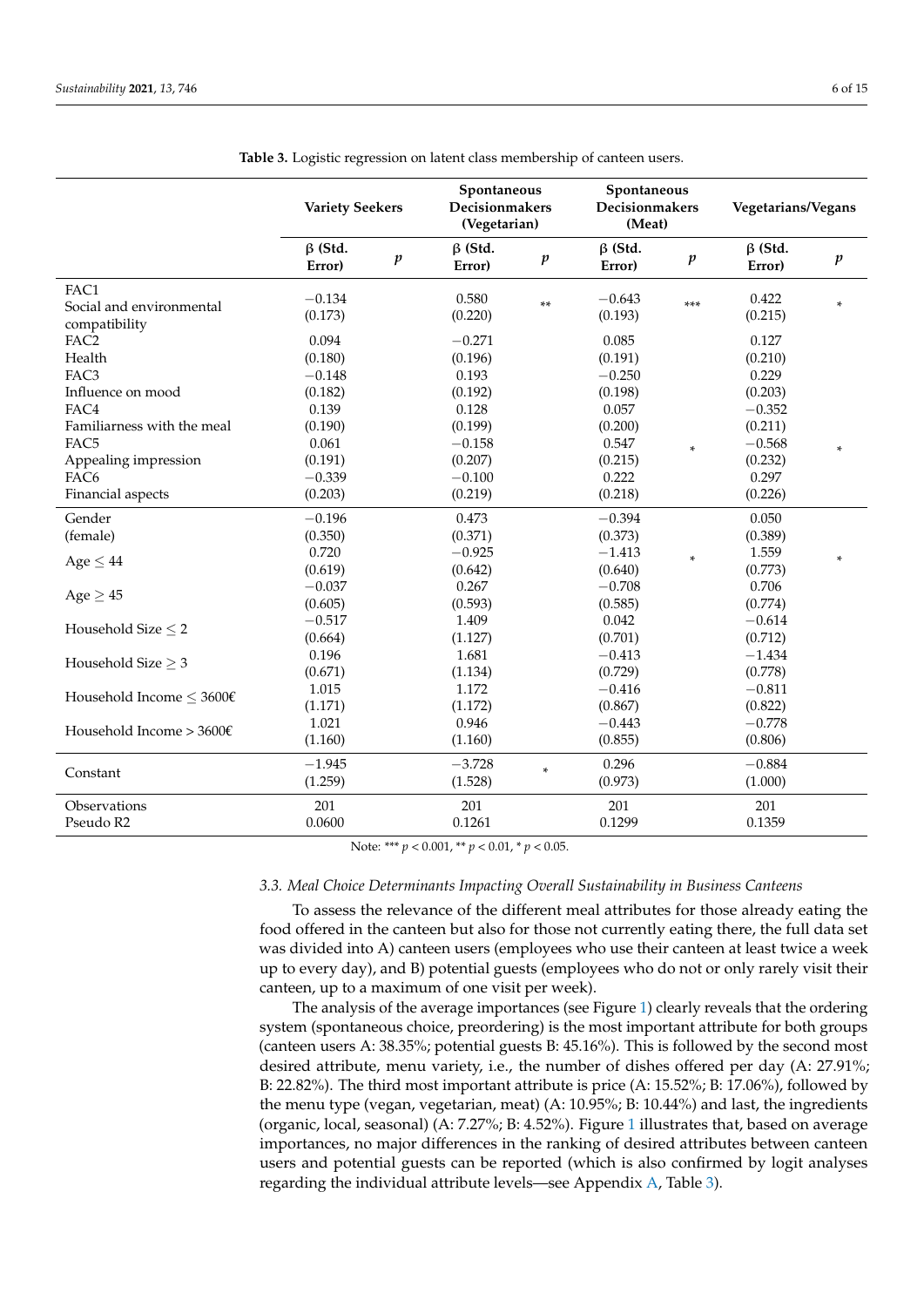<span id="page-6-0"></span>

**Figure 1.** Average importance of attributes for meal choice in canteens. **Figure 1.** Average importance of attributes for meal choice in canteens.

### *3.4. Willingness to Pay for Meal Choice in Business Canteens 3.4. Willingness to Pay for Meal Choice in Business Canteens*

Taking the willingness to pay measures as another visualization of relevance and Taking the willingness to pay measures as another visualization of relevance and we have (see Appendix A, Table A), the estimated extra cost of 2.65 to 2.70€ for spontaneous<br>choice instead of preordering paints a clear picture. Preordering in the previous week is discarded with WTP values of −2.25€ for canteen users and −2.65€ for potential guests. The WTP for the attribute level "two dishes offered plus salad buffet" (on average, employees are willing to spend around 1.65€ (canteen users) and 1.27€ (potential guests) more for this option) further reveals the significance of unrestricted choice variety. Thus, if a canteen only wants to offer one dish per day, guests' willingness to pay for the remaining dish might be lower compared to a situation in which more dishes can be chosen. However, this result is only certain for the case in which consumers are not informed about the advantages of<br>the carbonal distinction for the case in which consumers are not included intervals in consult. The third most valued attribute is the menu type of a daily vegetarian option. Employees are willing most valued attribute is the menu type of a daily vegetarian option. Employees are willing to spend around  $0.70\epsilon$  more to have this vegetarian option. Employees were willing to pay around 0.29€ (potential guests) and up to 0.42€ (canteen users) more for the option of welfare (see Appendix [A,](#page-9-0) Table [4\)](#page-12-11), the estimated extra cost of 2.65 to 2.70 $\epsilon$  for spontaneous the reduced choice for them, the canteen and sustainability issues in general. The third organic food as opposed to other meal ingredients such as local or seasonal food.

### **4. Discussion**

Regarding the goal of assessing the extent to which consumers would accept different means of improving company canteen meal sustainability, four aspects were tested in an online choice experiment. Two of these aspects were directly related to meals (labeling of local, organic and seasonal produce as well as vegan, vegetarian or meat dishes) while the other two aspects were related to the service (preordering systems vs. spontaneous choice, and the number of different dishes offered per day and thus the variety of meals available).

Our findings, especially the desire for a wide variety of meals offered each day, spontaneous choice and meat components at business lunch, could impede progress towards the goal of sustainable out-of-home catering. Vegetarian and vegan dishes are better options regarding  $CO<sub>2</sub>$  emissions as well as their overall sustainability impact [\[16](#page-12-9)[,37,](#page-13-16)[39\]](#page-13-17). As previous research shows, the desired variety of meals, as well as the preference for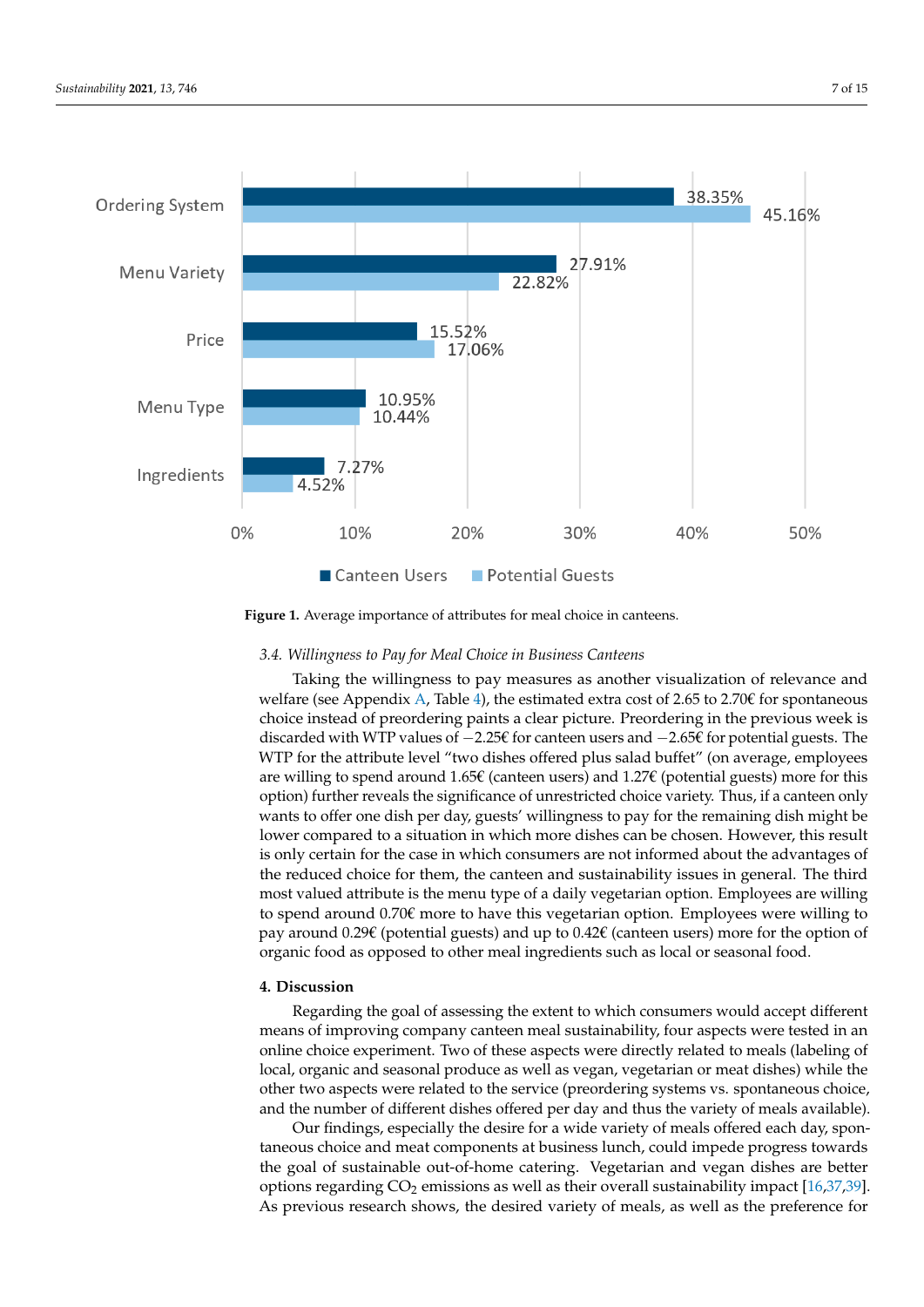spontaneous choice, increase the amount of kitchen food waste and plate leftovers [\[22](#page-13-5)[–24\]](#page-13-6). A preordering system, combined with reduced meal variety per day, would allow kitchen staff to better plan required meal quantities [\[23](#page-13-11)[,32\]](#page-13-12).

The finding that consumers prefer to choose their meal out of a varied selection can be explained using the concept of variety-seeking behavior. This concept assumes that consumers tend to change their commonly used products, even if they are satisfied with them, because the new experience is a benefit on its own [\[25](#page-13-7)[–28\]](#page-13-8).

Better planning reduces food waste and thus saves (natural and monetary) resources. In the best case, the saved monetary resources could be used to improve meal quality and not only business revenues. This assumption sounds plausible, but this line of thought did not occur to the study participants or was not shared. Results showed that participants did not include the criterion of an overall benefit for sustainability (by choosing in advance and from a smaller selection) into their personal utility function. In this regard, it is important to bear in mind that study participants were not informed about the overall goal of the survey. Hence, they were not told that less variety-seeking and more preordering could save resources. A lack of environmental knowledge could certainly have hindered participants in their choice of sustainably in the experiment since mostly vegan or vegetarian diets, and organic or regional produce are commonly known to be environmentally friendly [\[21\]](#page-13-4). However, as the participants worked in state authorities dealing with resource topics, this explanation lacks plausibility. An even more reasonable explanation is provided by present bias or hyperbolic discounting [\[60,](#page-14-11)[61\]](#page-14-12). Present bias or hyperbolic discounting describes the finding that consumers prefer benefits they gain today from a current behavior to possible greater future benefits of a different current behavior that appears less attractive today. Restricting one's own pleasure by preordering or choosing the only dish available for the sake of sustainability benefits for all creatures, climate and the planet in an uncertain future does not appeal to everyone. In addition to the present bias, it may simply be a perceived lower sense of responsibility for sustainable behavior when dining out of the home compared to at home. This includes a lack of perceived influence regarding the choice of ingredients and the food offered in out-of-home catering.

The current literature revealed that consumers tended to make healthier choices while preordering their meals for lunch breaks instead of spontaneously choosing them at the counter [\[34–](#page-13-14)[36\]](#page-13-15). Although spontaneous choice prevailed in our choice experiment, the option of preordering (until 9 a.m.) was perceived as a tolerable possibility by variety seekers as well as potential guests. In many cases, canteen users simply could not imagine using a preordering system as they have not yet had any experience with these systems. Consequently, they had little preference for preordering systems (which could be explained by the status quo bias). Therefore, when introducing such systems, it is important that the application used to purchase dishes, as well as the exchange of payment, such as food vouchers, for previously purchased dishes, is made as easy as possible. In other words, the offer must be adapted as far as possible to the customer, not the customer to the offer.

It could be assumed that a price discount offered for each meal preordered (until 9 a.m.) would attract guests' attention. A possible trade-off between indicated consumer demands and sustainable consumption could be the possibility of preordering (until 9 a.m.) one "most sustainable" vegetarian dish daily, which would be offered at an attractive price to lure consumers with both economic and sustainability incentives. Regarding ingredients, the canteen staff could alternate between organic and local ingredients to address the preferences of canteen users as well as potential guests. Another trade-off variant could be achieved by preordering (until 9 a.m.) the main component of the meal (e.g., meat and processed food) and spontaneously choosing side dishes, for example, a buffet containing salads and vegetables with better health and sustainability impacts. These variants should be tested in future studies to reveal which of the two ordering systems, here preordering for the main component and spontaneous choice for the side dishes, would satisfy the urge of consumers for variety seeking and their need for spontaneous choice.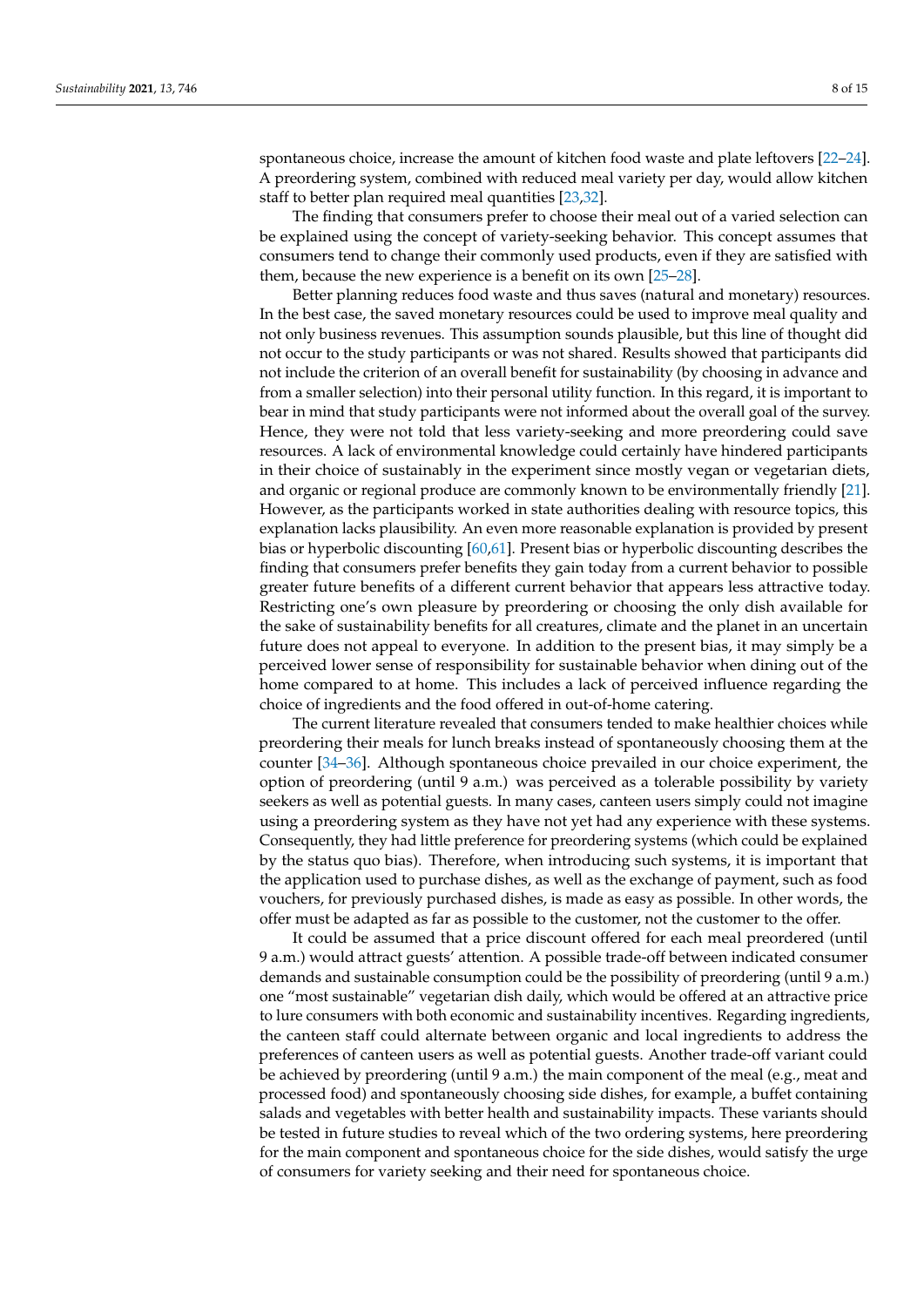### **5. Conclusions**

Even though respondents worked in two state authorities of agriculture and could thus be assumed as more knowledgeable than an average German canteen user, the study results revealed a distinct preference for food choice attributes that hindered sustainable production in out-of-home catering. The most obvious conclusions to be drawn from our data were that, no matter how often respondents ate a business lunch or how business canteen users were segmented, they showed a clear preference for menu variety and spontaneous choice. Less important were other dish characteristics related to the ingredients, although vegetarian as well as meat options available each day and organic ingredients were preferred by the majority of respondents. Social and environmental compatibility as a process-oriented factor was only prioritized by respondents who already preferred vegetarian or vegan meal offers.

Previous literature revealed that canteen users tended to reject obvious changes in the meal offers, especially when respondents were older [\[62\]](#page-14-13). A remaining possibility for strengthening sustainable meal choices is to nudge consumers and help them subconsciously opt for the healthier and more sustainable choices [\[9](#page-12-5)[,12](#page-12-4)[,63–](#page-14-14)[65\]](#page-14-15). While System 1 nudges address fast, automatic and emotional thinking, System 2 nudges focus on slow, exhausting and logical thinking [\[5,](#page-12-12)[10\]](#page-12-10). If company canteens decide to allow spontaneous choice with its fast, automatic and emotional characteristics, it is advisable to use System 1 nudges (e.g., default options at the counter or in the menu) to nudge guests towards more sustainable meal choices. If company canteens decide to offer preordering and want to enhance its attractiveness, it is advisable they employ System 2 nudges (e.g., information for preordering at the counter or displaying labels while preordering) to further boost sustainable meal choices [\[10](#page-12-10)[,64](#page-14-16)[–66\]](#page-14-17).

As illustrated above, the clear preference for spontaneous choice and menu variety, as well as the need for meat at business lunch displayed by our choice experiment, hamper sustainable production and consumption in the catering sector.

**Author Contributions:** Conceptualization, P.O. and N.L.; data curation, P.O.; formal analysis, P.O.; funding acquisition, N.L.; investigation, P.O. and N.L.; methodology, P.O. and N.L.; project administration, N.L.; resources, N.L.; software, P.O.; supervision, N.L.; writing—original draft, P.O. and N.L.; writing—review and editing, P.O. and N.L. All authors have read and agreed to the published version of the manuscript.

**Funding:** This research was funded by the Ministry for Environment, Agriculture, Conservation and Consumer Affairs of the German State of North Rhine-Westphalia (MULNV), grant number REFORDAT-325.

**Institutional Review Board Statement:** Not applicable.

**Informed Consent Statement:** Informed consent was obtained from all subjects involved in the study.

**Data Availability Statement:** The data presented in this study are available on request from the corresponding author.

**Acknowledgments:** This research was carried out as part of the project "Nachhaltige Ernährung und Vermeidung von Lebensmittelverlusten in Kantinen" in cooperation with the Institute of Sustainable Nutrition and Food Production (iSuN) at the Münster University of Applied Sciences. The authors would specifically like to thank Bettina Lorenz (TU Berlin), Silke Friedrich (iSuN), Gero Oertzen (State Agency for Nature, Environment and Consumer Protection (LANUV)), Nicola Deipenbrock (LANUV), Katrin Emde (LANUV) and Isabel Meyer (MULNV) for their support and advice in the design and implementation of the data collection for this study. The authors gratefully acknowledge the advice and support given by the reviewers. We also acknowledge the support of the Open Access Publication Fund of TU Berlin.

**Conflicts of Interest:** The authors declare no conflict of interest. The funders had no role in the design of the study; in the collection, analyses, or interpretation of data; in the writing of the manuscript, or in the decision to publish the results.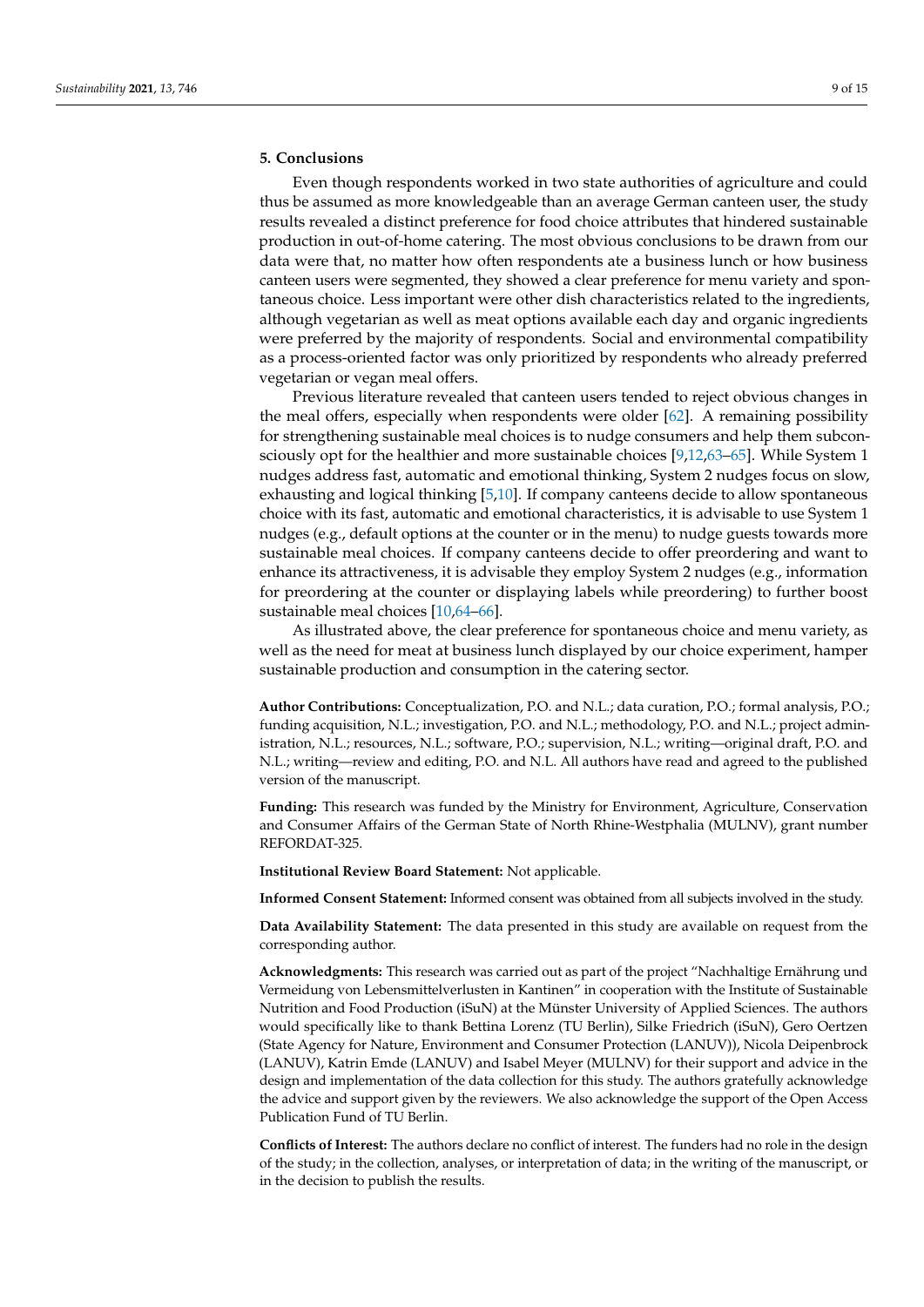# <span id="page-9-1"></span><span id="page-9-0"></span>**Appendix A Appendix A**

| <b>Menülinien</b>                    | Zwei<br>angebotene<br>Gerichte                                     | Zwei<br>angebotene<br>Gerichte und<br>Salatbuffet | Ein<br>angebotenes<br>Gericht                                   | Zwei<br>angebotene<br>Gerichte        |  |  |  |
|--------------------------------------|--------------------------------------------------------------------|---------------------------------------------------|-----------------------------------------------------------------|---------------------------------------|--|--|--|
| <b>Angebotene</b><br><b>Gerichte</b> | Täglich ein<br>veganes<br>Gericht                                  | Täglich ein<br>veganes<br>Gericht                 | Täglich ein<br>vegetarisches<br>Gericht                         | Täglich ein<br>Gericht<br>mit Fleisch |  |  |  |
| <b>Bestellsystem</b>                 | Verbindliche<br>Vorbestellung<br>bis 9 Uhr<br>am Tag<br>des Essens | Spontane<br>Wahl<br>möglich                       | Verbindliche<br>Vorbestellung<br>bis Freitag<br>der<br>Vorwoche | Spontane<br>Wahl<br>möglich           |  |  |  |
| <b>Zutaten</b>                       | Saisonal                                                           | Bio                                               | Regional                                                        | Bio                                   |  |  |  |
| <b>Preis</b>                         | 4,50€                                                              | 6,50€                                             | 5,50€                                                           | 6,50€                                 |  |  |  |
|                                      | Select                                                             | <b>Select</b>                                     | Select                                                          | <b>Select</b>                         |  |  |  |
|                                      |                                                                    |                                                   | Keins davon                                                     |                                       |  |  |  |
|                                      | Select                                                             |                                                   |                                                                 |                                       |  |  |  |

#### Stellen Sie sich vor, es ist Mittagszeit und Sie haben Hunger. Welches der folgenden Angebote sagt Ihnen am meisten zu? Wählen Sie das beste Angebot per Klick aus:

design of the study; in the study; in the collection, and  $\alpha$  in the writing of the man-

**Figure A1.** Example choice set of the choice experiment. Note: The choice experiment **Figure A1.** Example choice set of the choice experiment. Note: The choice experiment was executed in the German language. Translation: Imagine it is lunchtime and you are hungry. Which of the following offers appeal to you the most? Select the best offer by clicking. Menu variety/Menu Type/Ordering system/Ingredients/Price. Option 1: Two dishes offered/one vegan dish daily/preorder by 9 a.m./seasonal/4.50€. Option 2: Two dishes offered plus salad buffet/one vegan dish daily/spontaneous choice/organic/6.50€. Option 3: One dish offered/one vegetarian dish daily/preorder the previous week/local/5.50€. Option 4: Two dishes offered/one meat dish daily/spontaneous choice/organic/6.50€. Opt-out option: None.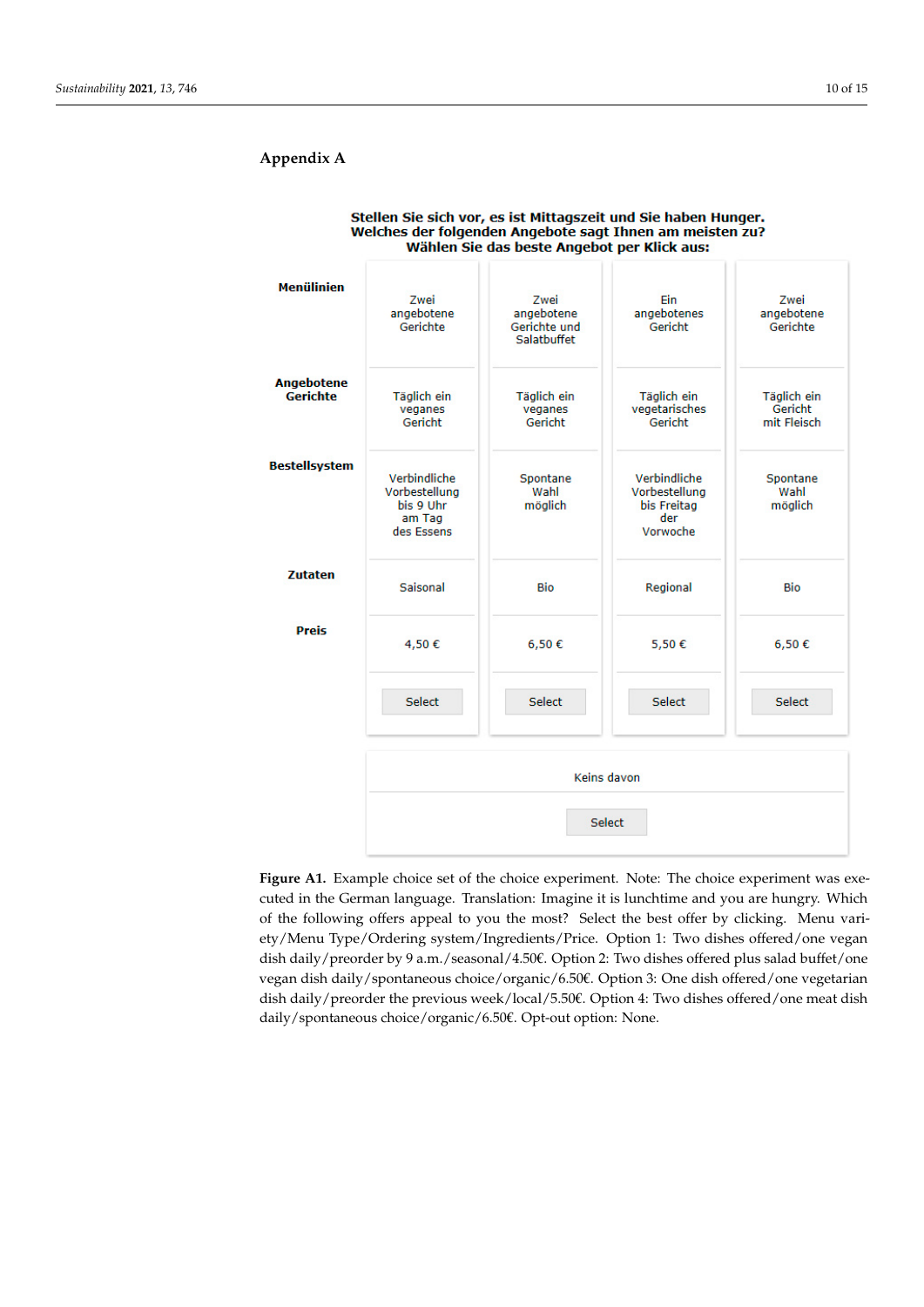| Questionnaire Items                                                    | Mean         | Std. Err.      | <b>Factor Loading</b> |
|------------------------------------------------------------------------|--------------|----------------|-----------------------|
| Social and environmental compatibility                                 |              |                |                       |
| (Cronbach's alpha: 0.883)                                              |              |                |                       |
| Whether regional ingredients are used.                                 | 3.73         | 0.073          | 0.7226                |
| Whether social standards (e.g., Fairtrade) are met.                    | 3.37         | 0.080          | 0.7210                |
| Whether the origin of the ingredients is clearly                       | 3.36         | 0.087          | 0.7022                |
| marked.                                                                |              |                |                       |
| How natural the ingredients are.                                       | 3.95         | 0.070          | 0.6847                |
| Whether seasonal ingredients are used.                                 | 3.78         | 0.071          | 0.6737                |
| Whether environmental standards (e.g.,                                 | 3.49         | 0.082          | 0.6653                |
| MSC-Marine Stewardship Council) are met.                               |              |                |                       |
| Whether organic ingredients are used.                                  | 3.44         | 0.087          | 0.6618                |
| Whether artificial ingredients are contained.                          | 3.73         | 0.081          | 0.5607                |
| Whether additives are contained.                                       | 3.58         | 0.084          | 0.5509                |
| Health                                                                 |              |                |                       |
| (Cronbach's alpha: 0.882)                                              |              |                |                       |
| A low calorie content.                                                 | 2.99         | 0.084          | 0.7580                |
| Whether the food will help me keep my weight                           | 3.20         | 0.091          | 0.7303                |
| under control.                                                         |              |                |                       |
| A low fat content.                                                     | 3.28         | 0.079          | 0.7242                |
| Whether the food keeps me healthy.                                     | 3.88         | 0.073          | 0.7092                |
| A high fibre content.                                                  | 3.20         | 0.079          | 0.6873<br>0.6263      |
| A high vitamin content.<br>A high protein content.                     | 3.63<br>2.81 | 0.072<br>0.084 | 0.5791                |
| Whether the food is good for                                           |              |                |                       |
| skin/hair/nails/teeth.                                                 | 2.39         | 0.082          | 0.5722                |
|                                                                        |              |                |                       |
| Influence on mood                                                      |              |                |                       |
| (Cronbach's alpha: 0.865)<br>Whether eating helps me cope with stress. | 2.49         | 0.088          | 0.8430                |
| Whether a meal will help me relax.                                     | 2.80         | 0.086          | 0.8380                |
| Whether a meal cheers me up.                                           | 2.86         | 0.090          | 0.7881                |
| Whether a meal makes me feel good.                                     | 3.70         | 0.079          | 0.6130                |
| Whether a meal will help me cope with my life.                         | 2.20         | 0.087          | 0.6024                |
|                                                                        |              |                |                       |
| <b>Familiarness with the meals</b>                                     |              |                |                       |
| (Cronbach's alpha: 0.722)<br>Whether I habitually eat a certain offer. | 2.19         | 0.071          | 0.7070                |
| Whether I'm familiar with a meal.                                      | 2.34         | 0.075          | 0.6471                |
| Whether the food can be eaten quickly.                                 | 2.03         | 0.064          | 0.6281                |
| Whether a meal is one of my favourite dishes.                          | 2.93         | 0.088          | 0.5548                |
|                                                                        |              |                |                       |
| Appealing impression                                                   |              |                |                       |
| (Cronbach's alpha: 0.765)                                              |              |                |                       |
| The mouthfeel (consistency) of the dishes.                             | 4.00         | 0.064          | 0.5806                |
| The smell of the dishes.<br>The appearance of the dishes.              | 3.99<br>3.96 | 0.058<br>0.057 | 0.5745<br>0.5706      |
|                                                                        |              |                |                       |
| <b>Financial aspects</b>                                               |              |                |                       |
| (Cronbach's alpha: 0.721)                                              |              |                |                       |
| That my meal isn't expensive.                                          | 2.95         | 0.076          | 0.7122                |
| That my choice is cheap.                                               | 2.09         | 0.072          | 0.5782                |

<span id="page-10-0"></span>**Table A1.** Factor analysis of the questionnaire items.

Note: The following items had no factor loading over 0.5 and were excluded: whether the dish is vegetarian; whether the dish is vegan; how nutritious the food is; whether the food contains ingredients I can't handle; the taste of the dishes; a good price-performance ratio of my selection; whether I can just eat the food (e.g., no spaghetti with sauce); whether I get the food fast at the food counter. Items were based on [\[50](#page-14-2)[,51\]](#page-14-3).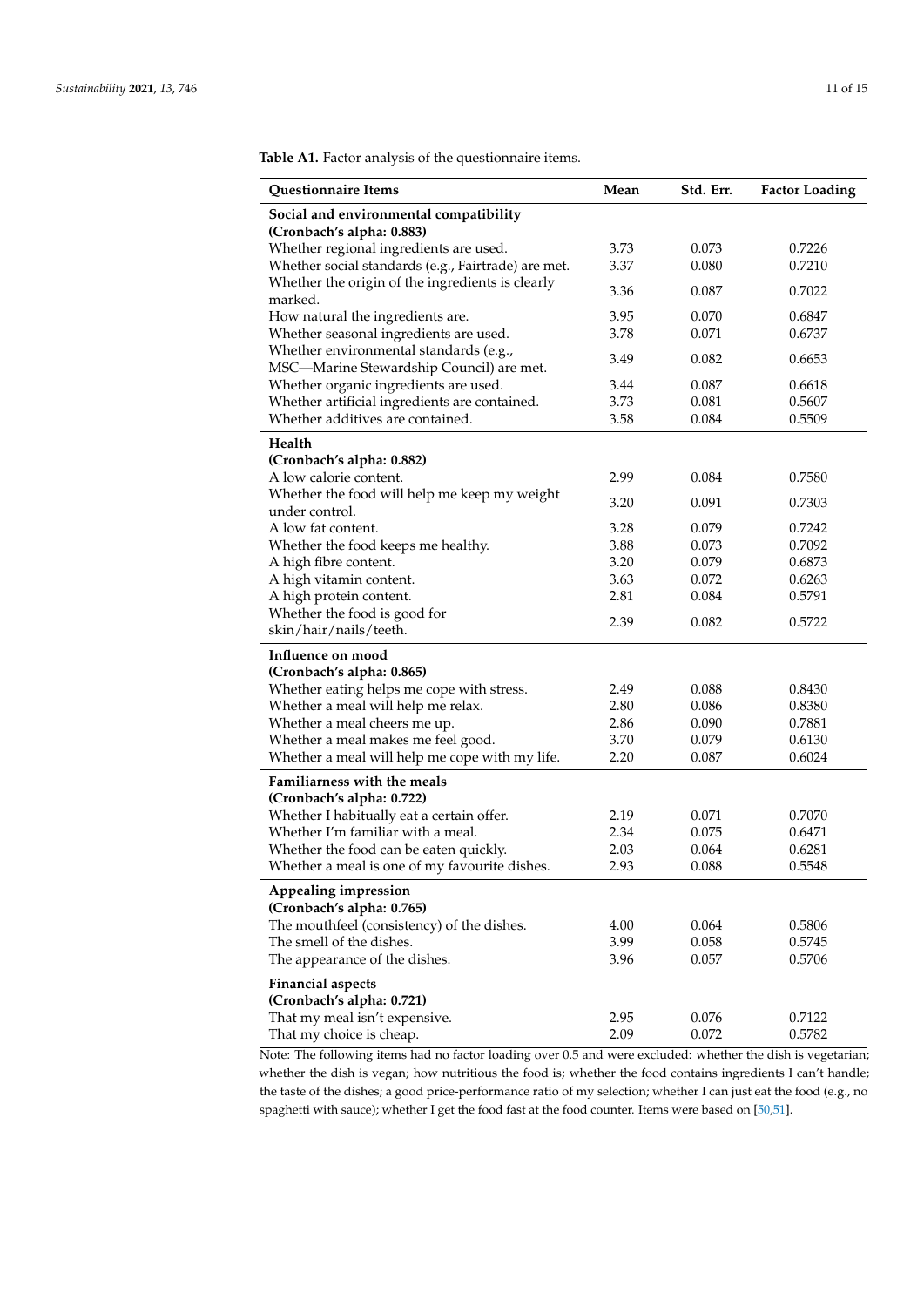| Sociodemographic<br><b>Attributes</b> |                |           | A: Canteen Users | <b>B: Potential Guests</b> |               |  |
|---------------------------------------|----------------|-----------|------------------|----------------------------|---------------|--|
|                                       |                | Frequency | Share $(\% )$    | Frequency                  | Share $(\% )$ |  |
|                                       | Female         | 107       | 53.2             | 98                         | 57.0          |  |
| Gender                                | Male           | 94        | 46.8             | 73                         | 42.4          |  |
|                                       | N/A            |           |                  | 1                          | 0.6           |  |
|                                       | ${\leq}44$     | 75        | 37.3             | 67                         | 38.9          |  |
| Age                                   | $\geq$ 45      | 105       | 52.2             | 86                         | 50.0          |  |
|                                       | N/A            | 21        | 10.5             | 19                         | 11.1          |  |
|                                       | $\mathbf{1}$   | 50        | 24.9             | 31                         | 18.0          |  |
|                                       | $\overline{2}$ | 67        | 33.3             | 71                         | 41.3          |  |
| Household                             | 3              | 24        | 11.9             | 30                         | 17.4          |  |
| <b>Size</b>                           | 4              | 33        | 16.4             | 29                         | 16.9          |  |
|                                       | >4             | 11        | 5.5              | 6                          | 3.5           |  |
|                                       | N/A            | 16        | 8.0              | 5                          | 2.9           |  |
|                                       | $<$ 1300€      | 5         | 2.5              | 10                         | 5.8           |  |
|                                       | 1300-2600€     | 43        | 21.4             | 44                         | 25.6          |  |
| Household                             | 2600-3600€     | 38        | 18.9             | 30                         | 17.4          |  |
| Income                                | 3600-5000€     | 65        | 32.3             | 43                         | 25.0          |  |
|                                       | $>5000$ €      | 41        | 20.4             | 37                         | 21.5          |  |
|                                       | N/A            | 9         | 4.5              | 8                          | 4.7           |  |
| ${\bf N}$                             |                | 201       |                  |                            | 172           |  |

### <span id="page-11-0"></span>**Table A2.** Sample characteristics.

**Table 3.** Logit models for canteen users and potential guests.

<span id="page-11-1"></span>

| Attribute                            | <b>Attribute Levels</b>                 | A: Canteen Users |           |               | <b>B: Potential Guests</b> |           |               |
|--------------------------------------|-----------------------------------------|------------------|-----------|---------------|----------------------------|-----------|---------------|
|                                      |                                         | β                | Std. Err. | t Ratio       | $\beta$                    | Std. Err. | t Ratio       |
|                                      | One dish offered                        | $-0.878$         | 0.059     | $-14.982$ *** | $-0.665$                   | 0.060     | $-11.112$ *** |
| Menu Variety                         | Two dishes offered                      | 0.129            | 0.049     | $2.661**$     | 0.072                      | 0.052     | 1.376         |
|                                      | Two dishes offered plus<br>salad buffet | 0.749            | 0.047     | 15.885***     | 0.594                      | 0.050     | 11.844 ***    |
|                                      | One vegetarian dish daily               | 0.322            | 0.046     | $6.935***$    | 0.329                      | 0.051     | $6.470***$    |
| Menu Type                            | One vegan dish daily                    | $-0.316$         | 0.050     | $-6.316$ ***  | $-0.234$                   | 0.054     | $-4.317***$   |
|                                      | One meat dish daily                     | $-0.006$         | 0.048     | $-0.126$      | $-0.096$                   | 0.052     | $-1.826$      |
| Ordering                             | Pre-order<br>(previous week)            | $-1.016$         | 0.064     | $-15.810$ *** | $-1.239$                   | 0.079     | $-15.717$ *** |
| System                               | Spontaneous choice                      | 1.220            | 0.048     | 25.407***     | 1.240                      | 0.054     | 22.852 ***    |
|                                      | Pre-order by 9 a.m.                     | $-0.204$         | 0.053     | $-3.821$ ***  | $-0.002$                   | 0.059     | $-0.026$      |
|                                      | Organic                                 | 0.188            | 0.047     | $3.986$ ***   | 0.135                      | 0.051     | $2.653**$     |
| Ingredients                          | Local                                   | 0.047            | 0.048     | 0.978         | $-0.008$                   | 0.053     | $-0.161$      |
|                                      | Seasonal                                | $-0.235$         | 0.050     | $-4.689$ ***  | $-0.127$                   | 0.054     | $-2.356*$     |
| Price                                |                                         | $-0.452$         | 0.043     | $-10.525$ *** | $-0.468$                   | 0.046     | $-10.173$ *** |
| None                                 |                                         | 0.449            | 0.071     | $6.331***$    | 0.725                      | 0.073     | $9.865***$    |
| <b>Goodness of Fit</b>               |                                         |                  |           |               |                            |           |               |
| Akaike Info Criterion (AIC)          |                                         | 3932.87          |           |               | 3468.02                    |           |               |
|                                      | Consistent Akaike Info Criterion (CAIC) | 3996.69          |           |               | 3530.28                    |           |               |
| Bayesian Information Criterion (BIC) |                                         | 3986.69          |           |               | 3520.28                    |           |               |
| Chi-Square                           |                                         |                  | 1263.09   |               | 981.16                     |           |               |
| N                                    |                                         |                  | 201       |               | 172                        |           |               |

Note: \*\*\* *p* < 0.001, \*\* *p* < 0.01, \* *p* < 0.05.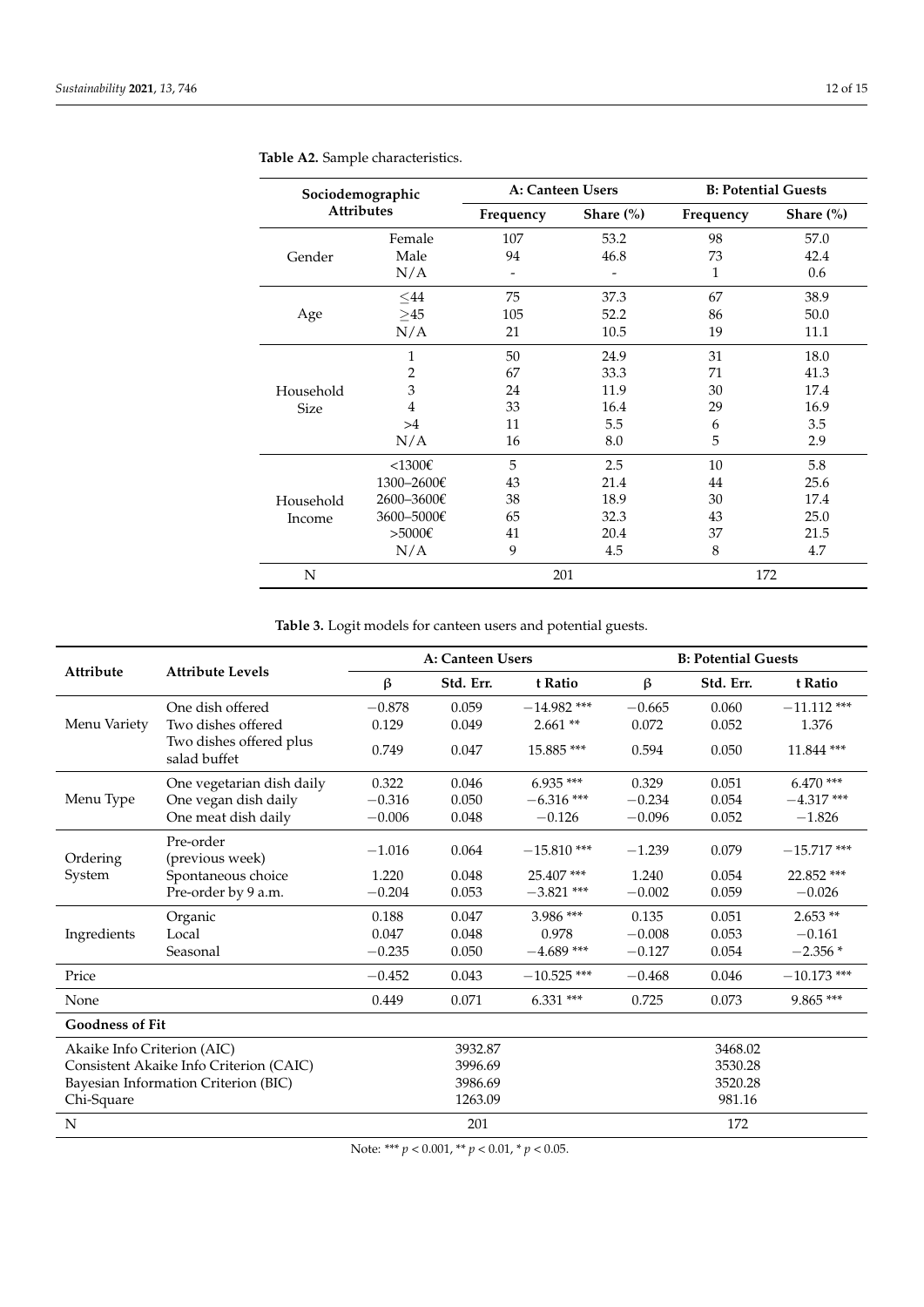| Attribute       | <b>Attribute Levels</b>                 | <b>Canteen Users</b><br><b>WTP</b> | <b>Potential Guests</b><br><b>WTP</b> |
|-----------------|-----------------------------------------|------------------------------------|---------------------------------------|
|                 | One dish offered                        | $-1.94\epsilon$                    | $-1.42\epsilon$                       |
| Menu Variety    | Two dishes offered                      | 0.296                              | $0.15\epsilon$                        |
|                 | Two dishes offered<br>plus salad buffet | $1.65\epsilon$                     | $1.27\epsilon$                        |
|                 | One vegetarian dish<br>daily            | $0.71\epsilon$                     | $0.70\epsilon$                        |
| Menu Type       | One vegan dish daily                    | $-0.70\epsilon$                    | $-0.50 \epsilon$                      |
|                 | One meat dish daily                     | $-0.01\epsilon$                    | $-0.20 \epsilon$                      |
|                 | Pre-order (previous<br>week)            | $-2.25\epsilon$                    | $-2.65\epsilon$                       |
| Ordering System | Spontaneous choice                      | $2.70\epsilon$                     | $2.65\epsilon$                        |
|                 | Pre-order by 9 a.m.                     | $-0.45\epsilon$                    | $0.00 \epsilon$                       |
|                 | Organic                                 | $0.42 \epsilon$                    | 0.296                                 |
| Ingredients     | Local                                   | $0.10 \epsilon$                    | $-0.02\varepsilon$                    |
|                 | Seasonal                                | $-0.52\varepsilon$                 | $-0.27\epsilon$                       |
| None            |                                         | 0.99f                              | 1.55f                                 |
| N               |                                         | 201                                | 172                                   |

<span id="page-12-11"></span>**Table 4.** Willingness to pay (WTP) measures for canteen users and potential guests.

Note: WTP was calculated with the attribute price as a linear function (output of the logit analysis).

### **References**

- <span id="page-12-0"></span>1. BVE—Bundesvereinigung der Deutschen Ernährungsindustrie e.V. Jahresbericht 2019\_2020. Available online: [https://www.bve](https://www.bve-online.de/presse/infothek/publikationen-jahresbericht/bve-jahresbericht-ernaehrungsindustrie-2020)[online.de/presse/infothek/publikationen-jahresbericht/bve-jahresbericht-ernaehrungsindustrie-2020](https://www.bve-online.de/presse/infothek/publikationen-jahresbericht/bve-jahresbericht-ernaehrungsindustrie-2020) (accessed on 31 July 2020).
- <span id="page-12-1"></span>2. BVE—Bundesvereinigung der Deutschen Ernährungsindustrie e.V. Jahresbericht 2017\_2018. Available online: [https://www.bve](https://www.bve-online.de/presse/infothek/publikationen-jahresbericht/jahresbericht-2018)[online.de/presse/infothek/publikationen-jahresbericht/jahresbericht-2018](https://www.bve-online.de/presse/infothek/publikationen-jahresbericht/jahresbericht-2018) (accessed on 8 April 2020).
- <span id="page-12-2"></span>3. BVE—Bundesvereinigung der Deutschen Ernährungsindustrie e.V. Jahresbericht 2018\_2019. Available online: [https://www.bve](https://www.bve-online.de/presse/infothek/publikationen-jahresbericht/bve-jahresbericht-ernaehrungsindustrie-2019)[online.de/presse/infothek/publikationen-jahresbericht/bve-jahresbericht-ernaehrungsindustrie-2019](https://www.bve-online.de/presse/infothek/publikationen-jahresbericht/bve-jahresbericht-ernaehrungsindustrie-2019) (accessed on 7 May 2020).
- <span id="page-12-3"></span>4. Diliberti, N.; Bordi, P.L.; Conklin, M.T.; Roe, L.S.; Rolls, B.J. Increased Portion Size Leads to Increased Energy Intake in a Restaurant Meal. *Obes. Res.* **2004**, *12*, 562–568. [\[CrossRef\]](http://doi.org/10.1038/oby.2004.64)
- <span id="page-12-12"></span>5. Kahneman, D. *Thinking, Fast and Slow*; Macmillan: New York, NY, USA, 2011.
- 6. Goeminne, P.C.; de Wit, E.H.; Burtin, C.; Valcke, Y. Higher Food Intake and Appreciation with a New Food Delivery System in a Belgian Hospital. Meals on Wheels, a Bedside Meal Approach: A Prospective Cohort Trial. *Appetite* **2012**, *59*, 108–116. [\[CrossRef\]](http://doi.org/10.1016/j.appet.2012.04.008) [\[PubMed\]](http://www.ncbi.nlm.nih.gov/pubmed/22521517)
- 7. Morizet, D.; Depezay, L.; Combris, P.; Picard, D.; Giboreau, A. Effect of Labeling on New Vegetable Dish Acceptance in Preadolescent Children. *Appetite* **2012**, *59*, 399–402. [\[CrossRef\]](http://doi.org/10.1016/j.appet.2012.05.030) [\[PubMed\]](http://www.ncbi.nlm.nih.gov/pubmed/22664298)
- 8. Fenger, M.H.; Witzel, J.A.; Hansen, F.; Grunert, K.G. Delicious Words—Assessing the Impact of Short Storytelling Messages on Consumer Preferences for Variations of a New Processed Meat Product. *Food Qual. Prefer.* **2015**, *41*, 237–244. [\[CrossRef\]](http://doi.org/10.1016/j.foodqual.2014.11.016)
- <span id="page-12-5"></span>9. Lorenz, B.A.; Langen, N. Determinants of How Individuals Choose, Eat and Waste: Providing Common Ground to Enhance Sustainable Food Consumption out-of-Home. *Int. J. Consum. Stud.* **2018**, *42*, 35–75. [\[CrossRef\]](http://doi.org/10.1111/ijcs.12392)
- <span id="page-12-10"></span>10. Ohlhausen, P.; Langen, N.; Friedrich, S.; Speck, M.; Bienge, K.; Engelmann, T.; Rohn, H.; Teitscheid, P. Auf der Suche nach dem wirksamsten Nudge zur Absatzsteigerung nachhaltiger Speisen in der Außer-Haus-Gastronomie. *Vierteljahrsh. Wirtsch.* **2018**, *87*, 95–108. [\[CrossRef\]](http://doi.org/10.3790/vjh.87.2.95)
- 11. Ohlhausen, P.; Langen, N. When a Combination of Nudges Decreases Sustainable Food Choices Out-Of-Home—The Example of Food Decoys and Descriptive Name Labels. *Foods* **2020**, *9*, 557. [\[CrossRef\]](http://doi.org/10.3390/foods9050557)
- <span id="page-12-4"></span>12. Arno, A.; Thomas, S. The Efficacy of Nudge Theory Strategies in Influencing Adult Dietary Behaviour: A Systematic Review and Meta-Analysis. *BMC Public Health* **2016**, *16*, 676. [\[CrossRef\]](http://doi.org/10.1186/s12889-016-3272-x)
- <span id="page-12-6"></span>13. Price, S.; Viglia, G.; Hartwell, H.; Hemingway, A.; Chapleo, C.; Appleton, K.; Saulais, L.; Mavridis, I.; Cueto, F.J.P. What Are We Eating? Consumer Information Requirement within a Workplace Canteen. *Food Qual. Prefer.* **2016**, *53*, 39–46. [\[CrossRef\]](http://doi.org/10.1016/j.foodqual.2016.05.014)
- <span id="page-12-7"></span>14. Nordström, J.; Thunström, L. The Impact of Price Reductions on Individuals' Choice of Healthy Meals Away from Home. *Appetite* **2015**, *89*, 103–111. [\[CrossRef\]](http://doi.org/10.1016/j.appet.2015.01.023)
- <span id="page-12-8"></span>15. Blanck, H.M.; Yaroch, A.L.; Atienza, A.A.; Yi, S.L.; Zhang, J.; Mâsse, L.C. Factors Influencing Lunchtime Food Choices among Working Americans. *Health Educ. Behav.* **2009**, *36*, 289–301. [\[CrossRef\]](http://doi.org/10.1177/1090198107303308) [\[PubMed\]](http://www.ncbi.nlm.nih.gov/pubmed/17602103)
- <span id="page-12-9"></span>16. Wahlen, S.; Heiskanen, E.; Aalto, K. Endorsing Sustainable Food Consumption: Prospects from Public Catering. *J. Consum. Policy* **2012**, *35*, 7–21. [\[CrossRef\]](http://doi.org/10.1007/s10603-011-9183-4)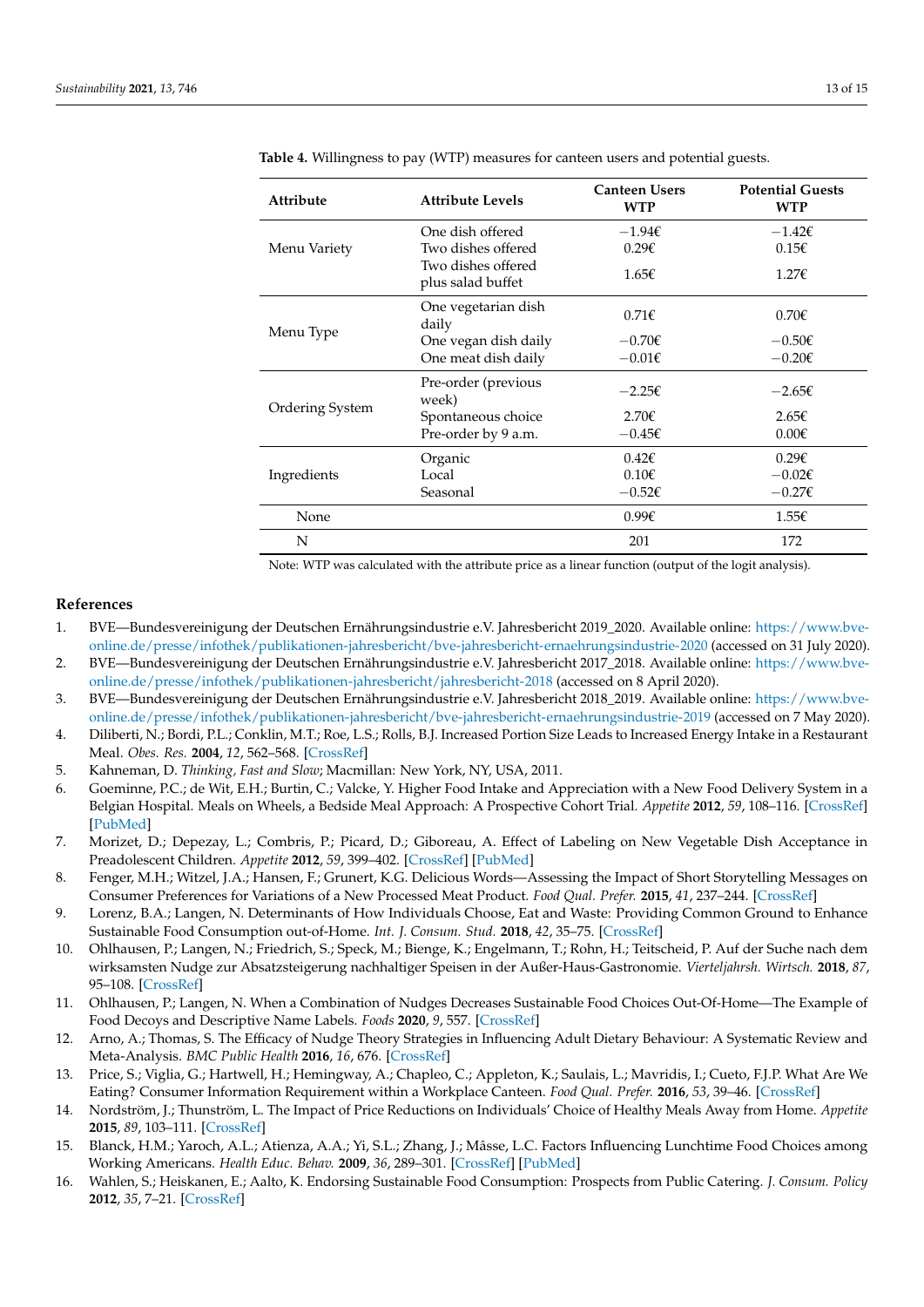- <span id="page-13-0"></span>17. Honkanen, P.; Verplanken, B.; Olsen, S.O. Ethical Values and Motives Driving Organic Food Choice. *J. Consum. Behav. Int. Res. Rev.* **2006**, *5*, 420–430. [\[CrossRef\]](http://doi.org/10.1002/cb.190)
- <span id="page-13-1"></span>18. Sjöberg, A.; Hallberg, L.; Höglund, D.; Hulthen, L. Meal Pattern, Food Choice, Nutrient Intake and Lifestyle Factors in The Göteborg Adolescence Study. *Eur. J. Clin. Nutr.* **2003**, *57*, 1569. [\[CrossRef\]](http://doi.org/10.1038/sj.ejcn.1601726) [\[PubMed\]](http://www.ncbi.nlm.nih.gov/pubmed/14647222)
- <span id="page-13-2"></span>19. Jabs, J.; Devine, C.M. Time Scarcity and Food Choices: An Overview. *Appetite* **2006**, *47*, 196–204. [\[CrossRef\]](http://doi.org/10.1016/j.appet.2006.02.014)
- <span id="page-13-3"></span>20. Caswell, J.A.; Anders, S.M. Private Versus Third Party Versus Government Labeling. In *The Oxford Handbook of the Economics of Food Consumption and Policy*; Oxford University Press: Oxford, UK, 2011; pp. 472–498.
- <span id="page-13-4"></span>21. Irrgang, W. Internorga GV-Barometer Das Innovations- und Investitionsklima in der Gemeinschaftsgastronomie. Available online: [https://www.internorga.com/fileadmin/internorga/2018/pdf/in18\\_gv-barometer.pdf](https://www.internorga.com/fileadmin/internorga/2018/pdf/in18_gv-barometer.pdf) (accessed on 8 April 2020).
- <span id="page-13-5"></span>22. Halloran, A.; Clement, J.; Kornum, N.; Bucatariu, C.; Magid, J. Addressing Food Waste Reduction in Denmark. *Food Policy* **2014**, *49*, 294–301. [\[CrossRef\]](http://doi.org/10.1016/j.foodpol.2014.09.005)
- <span id="page-13-11"></span>23. Heikkilä, L.; Reinikainen, A.; Katajajuuri, J.-M.; Silvennoinen, K.; Hartikainen, H. Elements Affecting Food Waste in the Food Service Sector. *Waste Manag.* **2016**, *56*, 446–453. [\[CrossRef\]](http://doi.org/10.1016/j.wasman.2016.06.019)
- <span id="page-13-6"></span>24. Pirani, S.I.; Arafat, H.A. Reduction of Food Waste Generation in the Hospitality Industry. *J. Clean. Prod.* **2016**, *132*, 129–145. [\[CrossRef\]](http://doi.org/10.1016/j.jclepro.2015.07.146)
- <span id="page-13-7"></span>25. McAlister, L.; Pessemier, E. Variety Seeking Behavior: An Interdisciplinary Review. *J. Consum. Res.* **1982**, *9*, 311–322. [\[CrossRef\]](http://doi.org/10.1086/208926)
- 26. Simonson, I. The Effect of Purchase Quantity and Timing on Variety-Seeking Behavior. *J. Mark. Res.* **1990**, *27*, 150–162. [\[CrossRef\]](http://doi.org/10.1177/002224379002700203)
- 27. van Trijp, H.C.; Steenkamp, J.-B.E. Consumers' Variety Seeking Tendency with Respect to Foods: Measurement and Managerial Implications. *Eur. Rev. Agric. Econ.* **1992**, *19*, 181–195. [\[CrossRef\]](http://doi.org/10.1093/erae/19.2.181)
- <span id="page-13-8"></span>28. Kahn, B.E.; Isen, A.M. The Influence of Positive Affect on Variety Seeking among Safe, Enjoyable Products. *J. Consum. Res.* **1993**, *20*, 257–270. [\[CrossRef\]](http://doi.org/10.1086/209347)
- <span id="page-13-9"></span>29. Kim, Y.H.; Sauerwald, P.; Sukpatch, K. Are You Looking for Special Menu? An Examination of Variety Seeking Behavior for Special Menu (VaSM) Model. *Int. J. Gastron. Food Sci.* **2020**, 100295. [\[CrossRef\]](http://doi.org/10.1016/j.ijgfs.2020.100295)
- 30. Echelbarger, M.; Maimaran, M.; Gelman, S.A. Children's Variety Seeking in Food Choices. *J. Assoc. Consum. Res.* **2020**, *5*, 322–328. [\[CrossRef\]](http://doi.org/10.1086/709172)
- <span id="page-13-10"></span>31. Çanakçı, S.D.; Birdir, K. The Relation among Food Involvement, Food Variety Seeking and Food Neophobia: A Study on Foreign Tourists Visiting Turkey. *Curr. Issues Tour.* **2020**, *23*, 917–928. [\[CrossRef\]](http://doi.org/10.1080/13683500.2019.1602114)
- <span id="page-13-12"></span>32. Mirosa, M.; Munro, H.; Walker, E.M.; Pearson, D. Reducing Waste of Food Left on Plates: Interventions Based on Means-End Chain Analysis of Customers in Foodservice Sector. *Br. Food J.* **2016**, *118*, 2326–2343. [\[CrossRef\]](http://doi.org/10.1108/BFJ-12-2015-0460)
- <span id="page-13-13"></span>33. Bellina, L. *Feeding Cities Sustainably: The Contribution of a 'Eero-Foodwaste-City' to Sustainable Development Goal 2, 'Zero Hunger.' In Food Futures: Ethics, Science and Culture*; Wageningen Academic Publishers: Wageningen, The Netherlands, 2016; pp. 315–341.
- <span id="page-13-14"></span>34. Stites, S.D.; Singletary, S.B.; Menasha, A.; Cooblall, C.; Hantula, D.; Axelrod, S.; Figueredo, V.M.; Phipps, E.J. Pre-Ordering Lunch at Work. Results of the What to Eat for Lunch Study. *Appetite* **2015**, *84*, 88–97. [\[CrossRef\]](http://doi.org/10.1016/j.appet.2014.10.005)
- 35. van Epps, E.M.; Downs, J.S.; Loewenstein, G. Advance Ordering for Healthier Eating? Field Experiments on the Relationship between the Meal Order–Consumption Time Delay and Meal Content. *J. Mark. Res.* **2016**, *53*, 369–380. [\[CrossRef\]](http://doi.org/10.1509/jmr.14.0234)
- <span id="page-13-15"></span>36. Miller, G.F.; Gupta, S.; Kropp, J.D.; Grogan, K.A.; Mathews, A. The Effects of Pre-Ordering and Behavioral Nudges on National School Lunch Program Participants' Food Item Selection. *J. Econ. Psychol.* **2016**, *55*, 4–16. [\[CrossRef\]](http://doi.org/10.1016/j.joep.2016.02.010)
- <span id="page-13-16"></span>37. Leuenberger, M.; Jungbluth, N.; Büsser, S. Environmental Impact of Canteen Meals: Comparison of Vegetarian and Meat Based Recipes. In Proceedings of the International Conference on LCA in the Agri-Food, Bari, Italy, 22–24 September 2010; Volume 22.
- 38. Muller, A.; Schader, C.; Scialabba, N.E.-H.; Brüggemann, J.; Isensee, A.; Erb, K.-H.; Smith, P.; Klocke, P.; Leiber, F.; Stolze, M. Strategies for Feeding the World More Sustainably with Organic Agriculture. *Nat. Commun.* **2017**, *8*, 1290. [\[CrossRef\]](http://doi.org/10.1038/s41467-017-01410-w)
- <span id="page-13-17"></span>39. Norja, H.R.; Kurppa, S.; Helenius, J. Dietary Choices and Greenhouse Gas Emissions—Assessment of Impact of Vegetarian and Organic Options at National Scale. *Prog. Ind. Ecol. Int. J.* **2009**, *6*, 340–354. [\[CrossRef\]](http://doi.org/10.1504/PIE.2009.032323)
- <span id="page-13-18"></span>40. Food and Agriculture Organization. *Building a Common Vision for Sustainable Food and Agriculture-Principles and Approaches*; Food and Agriculture Organization: Quebec City, QC, Canada, 2014.
- <span id="page-13-19"></span>41. Foresight, U.K. The Future of Food and Farming. In *Final Project Report, London*; The Government Office for Science: London, UK, 2011.
- <span id="page-13-20"></span>42. Kasim, A.; Ismail, A. Environmentally Friendly Practices among Restaurants: Drivers and Barriers to Change. *J. Sustain. Tour.* **2012**, *20*, 551–570. [\[CrossRef\]](http://doi.org/10.1080/09669582.2011.621540)
- 43. Reisch, L.; Eberle, U.; Lorek, S. Sustainable Food Consumption: An Overview of Contemporary Issues and Policies. *Sustain. Sci. Pract. Policy* **2013**, *9*, 7–25. [\[CrossRef\]](http://doi.org/10.1080/15487733.2013.11908111)
- <span id="page-13-21"></span>44. Rückert-John, J. Zukunftsfähigkeit der Ernährung außer Haus. In *Nachhaltigkeit und Ernährung. Produktion-Handel-Konsum. Frankfurt am Main*; von Brunner, K.M., Schönberger, G.U., Eds.; Campus: Frankfurt, Germany, 2005; pp. 240–262.
- <span id="page-13-22"></span>45. Saulais, L. Responsibility, Strategies and Perspectives. In *The Routledge Handbook of Sustainable Food and Gastronomy*; Routledge: Abingdon, UK, 2015; p. 253.
- <span id="page-13-23"></span>46. de Visser-Amundson, A.; Kleijnen, M. Nudging in Food Waste Management: Where Sustainability Meets Cost-Effectiveness. In *Food Waste Management: Solving the Wicked Problem*; Närvänen, E., Mesiranta, N., Mattila, M., Heikkinen, A., Eds.; Springer International Publishing: Cham, Switzerland, 2020; pp. 57–87. ISBN 978-3-030-20561-4.